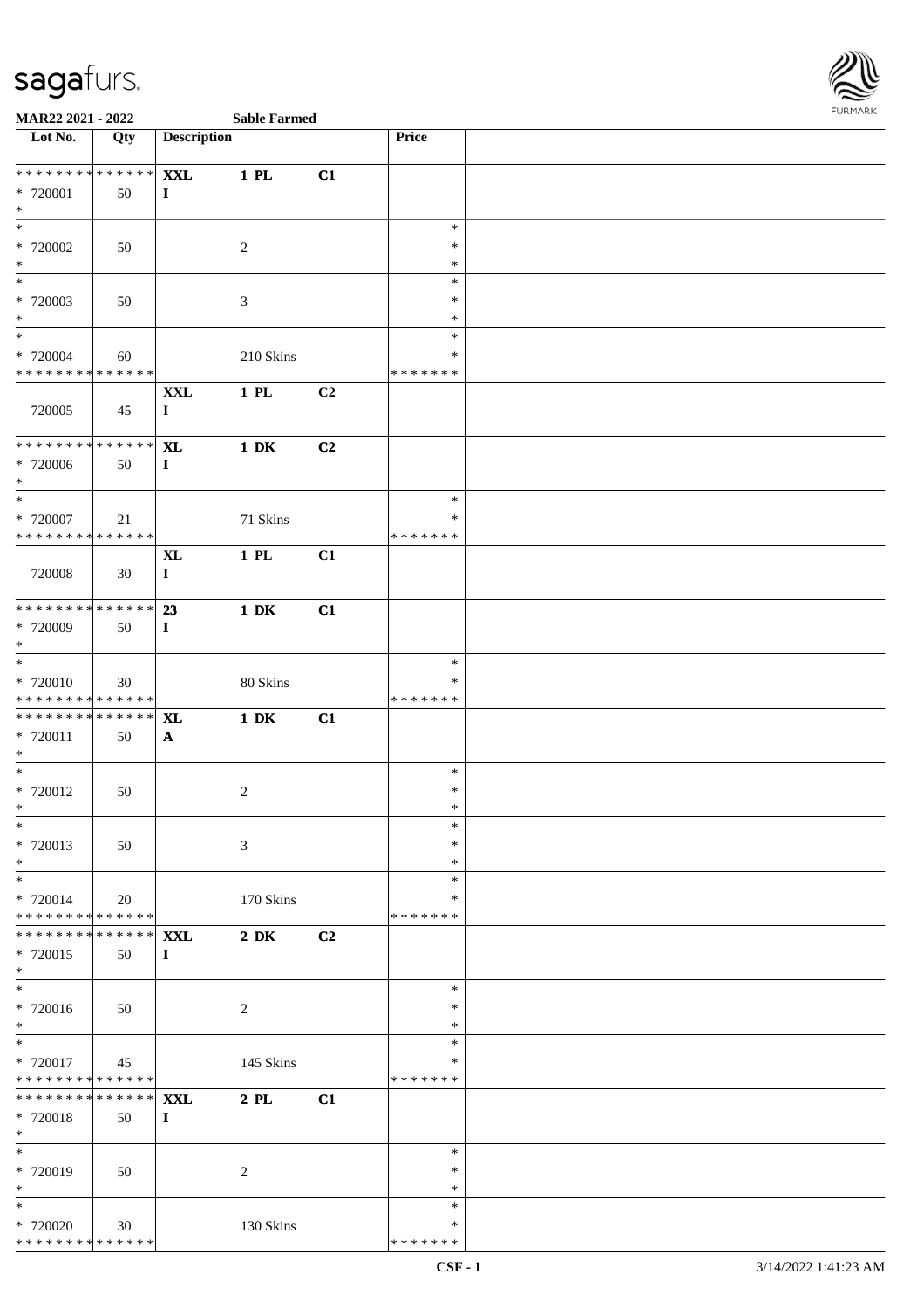

| <b>Sable Farm</b> |  |
|-------------------|--|

| Lot No.                                                                | Qty | <b>Description</b>         |                  |    | <b>Price</b>     |  |
|------------------------------------------------------------------------|-----|----------------------------|------------------|----|------------------|--|
|                                                                        |     |                            |                  |    |                  |  |
| * 720021                                                               | 50  | <b>XXL</b><br>$\mathbf{I}$ | $2$ PL           | C2 |                  |  |
| $*$                                                                    |     |                            |                  |    |                  |  |
|                                                                        |     |                            |                  |    | $\ast$           |  |
| * 720022                                                               | 40  |                            | 90 Skins         |    | $\ast$           |  |
| * * * * * * * * <mark>* * * * * * *</mark><br>************** <b>XL</b> |     |                            | $2\ \mathrm{DK}$ | C1 | * * * * * * *    |  |
| * 720023                                                               | 50  | $\bf{I}$                   |                  |    |                  |  |
| $*$                                                                    |     |                            |                  |    |                  |  |
| $*$                                                                    |     |                            |                  |    | $\ast$           |  |
| * 720024<br>$*$                                                        | 50  |                            | 2                |    | $\ast$<br>$\ast$ |  |
|                                                                        |     |                            |                  |    | $\ast$           |  |
| * 720025                                                               | 50  |                            | 3                |    | $\ast$           |  |
| $*$                                                                    |     |                            |                  |    | $\ast$           |  |
| * 720026                                                               | 50  |                            | $\overline{4}$   |    | $\ast$<br>$\ast$ |  |
| $*$                                                                    |     |                            |                  |    | $\ast$           |  |
| $*$                                                                    |     |                            |                  |    | $\ast$           |  |
| * 720027                                                               | 50  |                            | $\mathfrak{S}$   |    | $\ast$           |  |
| $*$<br>$\overline{\ast}$                                               |     |                            |                  |    | $\ast$<br>$\ast$ |  |
| * 720028                                                               | 30  |                            | 280 Skins        |    | $\ast$           |  |
| * * * * * * * * <mark>* * * * * * *</mark>                             |     |                            |                  |    | * * * * * * *    |  |
| * * * * * * * * <mark>* * * * * * *</mark>                             |     | <b>XL</b>                  | $2$ PL           | C1 |                  |  |
| * 720029<br>$*$                                                        | 50  | $\mathbf{I}$               |                  |    |                  |  |
|                                                                        |     |                            |                  |    | $\ast$           |  |
| * 720030                                                               | 50  |                            | $\overline{2}$   |    | $\ast$           |  |
| $*$                                                                    |     |                            |                  |    | $\ast$           |  |
| $*$                                                                    |     |                            |                  |    | $\ast$<br>$\ast$ |  |
| * 720031<br>* * * * * * * * * * * * * * <mark>*</mark>                 | 55  |                            | 155 Skins        |    | * * * * * * *    |  |
| * * * * * * * * <mark>* * * * * * *</mark>                             |     | <b>XXL</b>                 | $2\ \mathrm{DK}$ | C1 |                  |  |
| * 720032                                                               | 50  | $\mathbf{A}$               |                  |    |                  |  |
| $*$<br>$\overline{\phantom{0}}$                                        |     |                            |                  |    | ∗                |  |
| * 720033                                                               | 50  |                            | $\sqrt{2}$       |    | $\ast$           |  |
| $*$                                                                    |     |                            |                  |    | $\ast$           |  |
|                                                                        |     |                            |                  |    | ∗                |  |
| * 720034<br>$*$                                                        | 50  |                            | $\mathfrak{Z}$   |    | $\ast$<br>$\ast$ |  |
| $*$                                                                    |     |                            |                  |    | $\ast$           |  |
| * 720035                                                               | 50  |                            | $\overline{4}$   |    | $\ast$           |  |
| $*$                                                                    |     |                            |                  |    | $\ast$           |  |
| $\overline{\ast}$<br>* 720036                                          |     |                            |                  |    | $\ast$<br>$\ast$ |  |
| $*$                                                                    | 50  |                            | 5                |    | $\ast$           |  |
| $*$                                                                    |     |                            |                  |    | $\ast$           |  |
| * 720037                                                               | 50  |                            | 6                |    | $\ast$           |  |
| $*$                                                                    |     |                            |                  |    | $\ast$<br>$\ast$ |  |
| * 720038                                                               | 50  |                            | $\boldsymbol{7}$ |    | $\ast$           |  |
| $*$                                                                    |     |                            |                  |    | $\ast$           |  |
|                                                                        |     |                            |                  |    | $\ast$           |  |
| * 720039<br>$*$                                                        | 50  |                            | $8\,$            |    | $\ast$<br>$\ast$ |  |
| $\ast$                                                                 |     |                            |                  |    | $\ast$           |  |
| $* 720040$                                                             | 50  |                            | 9                |    | $\ast$           |  |
| $*$                                                                    |     |                            |                  |    | $\ast$           |  |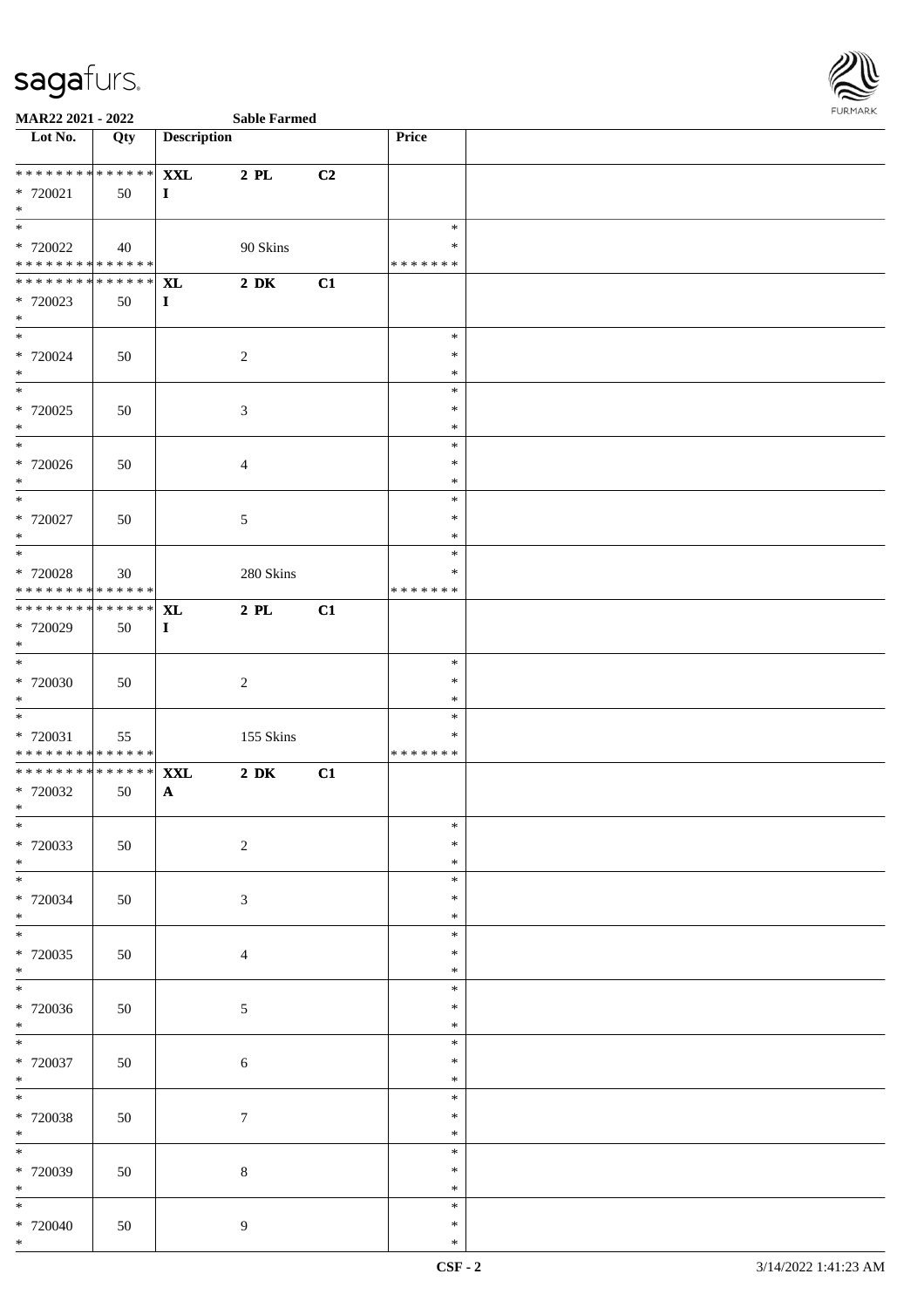

| Lot No.                                    | Qty | <b>Description</b> |                  |               | Price         |  |
|--------------------------------------------|-----|--------------------|------------------|---------------|---------------|--|
|                                            |     |                    |                  |               |               |  |
| $*$                                        |     | $\mathbf{XXL}$     | $2\,$ DK         | C1            | $\ast$        |  |
|                                            |     |                    |                  |               | $\ast$        |  |
| $* 720041$<br>$*$                          | 50  | $\mathbf{A}$       |                  |               | $\ast$        |  |
|                                            |     |                    |                  |               |               |  |
|                                            |     |                    |                  |               | $\ast$        |  |
| * 720042                                   | 50  |                    | 11               |               | $\ast$        |  |
| $*$                                        |     |                    |                  |               | $\ast$        |  |
| $\overline{\phantom{0}}$                   |     |                    |                  |               | $\ast$        |  |
| * 720043                                   | 50  |                    | 12               |               | $\ast$        |  |
| $*$                                        |     |                    |                  |               | $\ast$        |  |
| $*$                                        |     |                    |                  |               | $\ast$        |  |
| * 720044                                   | 50  |                    | 13               |               | $\ast$        |  |
| $*$                                        |     |                    |                  |               | $\ast$        |  |
|                                            |     |                    |                  |               | $\ast$        |  |
| * 720045                                   | 50  |                    | 14               |               | $\ast$        |  |
| $*$                                        |     |                    |                  |               | $\ast$        |  |
|                                            |     |                    |                  |               | $\ast$        |  |
| * 720046                                   |     |                    |                  |               | $\ast$        |  |
| * * * * * * * * <mark>* * * * * * *</mark> | 55  |                    | 755 Skins        |               | * * * * * * * |  |
| **************                             |     |                    |                  |               |               |  |
|                                            |     | <b>XL</b>          | $2\ \mathrm{DK}$ | C2            |               |  |
| * 720047                                   | 50  | $\mathbf{A}$       |                  |               |               |  |
| $*$                                        |     |                    |                  |               |               |  |
|                                            |     |                    |                  |               | $\ast$        |  |
| * 720048                                   | 50  |                    | $\sqrt{2}$       |               | $\ast$        |  |
| $*$                                        |     |                    |                  |               | $\ast$        |  |
|                                            |     |                    |                  |               | $\ast$        |  |
| * 720049                                   | 39  |                    | 139 Skins        |               | $\ast$        |  |
| * * * * * * * * <mark>* * * * * * *</mark> |     |                    |                  |               | * * * * * * * |  |
| **************                             |     | <b>XXL</b>         | $2\,$ DK         | C1            |               |  |
| * 720050                                   | 50  | B                  |                  |               |               |  |
| $*$                                        |     |                    |                  |               |               |  |
|                                            |     |                    |                  |               | $\ast$        |  |
| $* 720051$                                 |     |                    |                  |               | $\ast$        |  |
|                                            | 50  |                    | $\sqrt{2}$       |               | $\ast$        |  |
| $*$<br>$\overline{\phantom{0}}$            |     |                    |                  |               |               |  |
|                                            |     |                    |                  |               | $\ast$        |  |
| * 720052                                   | 45  |                    | 145 Skins        |               | $\ast$        |  |
| * * * * * * * * <mark>* * * * * * *</mark> |     |                    |                  |               | * * * * * * * |  |
|                                            |     |                    | $2\,$ DK         | $\mathbf{C1}$ |               |  |
| * 720053                                   | 50  | B                  |                  |               |               |  |
| $*$                                        |     |                    |                  |               |               |  |
|                                            |     |                    |                  |               | $\ast$        |  |
| * 720054                                   | 15  |                    | 65 Skins         |               | $\ast$        |  |
| * * * * * * * * <mark>* * * * * * *</mark> |     |                    |                  |               | * * * * * * * |  |
| * * * * * * * * * * * * * * <mark>*</mark> |     | <b>XXL</b>         | 3 DK             | C1            |               |  |
| * 720055                                   | 50  | $\bf{I}$           |                  |               |               |  |
| $*$                                        |     |                    |                  |               |               |  |
|                                            |     |                    |                  |               | $\ast$        |  |
| * 720056                                   | 50  |                    | 2                |               | ∗             |  |
| $*$                                        |     |                    |                  |               | $\ast$        |  |
|                                            |     |                    |                  |               | $\ast$        |  |
|                                            |     |                    |                  |               |               |  |
| $*720057$                                  | 50  |                    | 150 Skins        |               | *             |  |
| * * * * * * * * * * * * * * *              |     |                    |                  |               | * * * * * * * |  |
| * * * * * * * * <mark>* * * * * * *</mark> |     | <b>XL</b>          | $3\,$ DK         | C1            |               |  |
| * 720058                                   | 50  | $\bf{I}$           |                  |               |               |  |
| $*$                                        |     |                    |                  |               |               |  |
| $\overline{\phantom{0}}$                   |     |                    |                  |               | $\ast$        |  |
| * 720059                                   | 50  |                    | 2                |               | $\ast$        |  |
| $*$                                        |     |                    |                  |               | $\ast$        |  |
| $*$                                        |     |                    |                  |               | $\ast$        |  |
| * 720060                                   | 40  |                    | 140 Skins        |               | *             |  |
| * * * * * * * * <mark>* * * * * * *</mark> |     |                    |                  |               | * * * * * * * |  |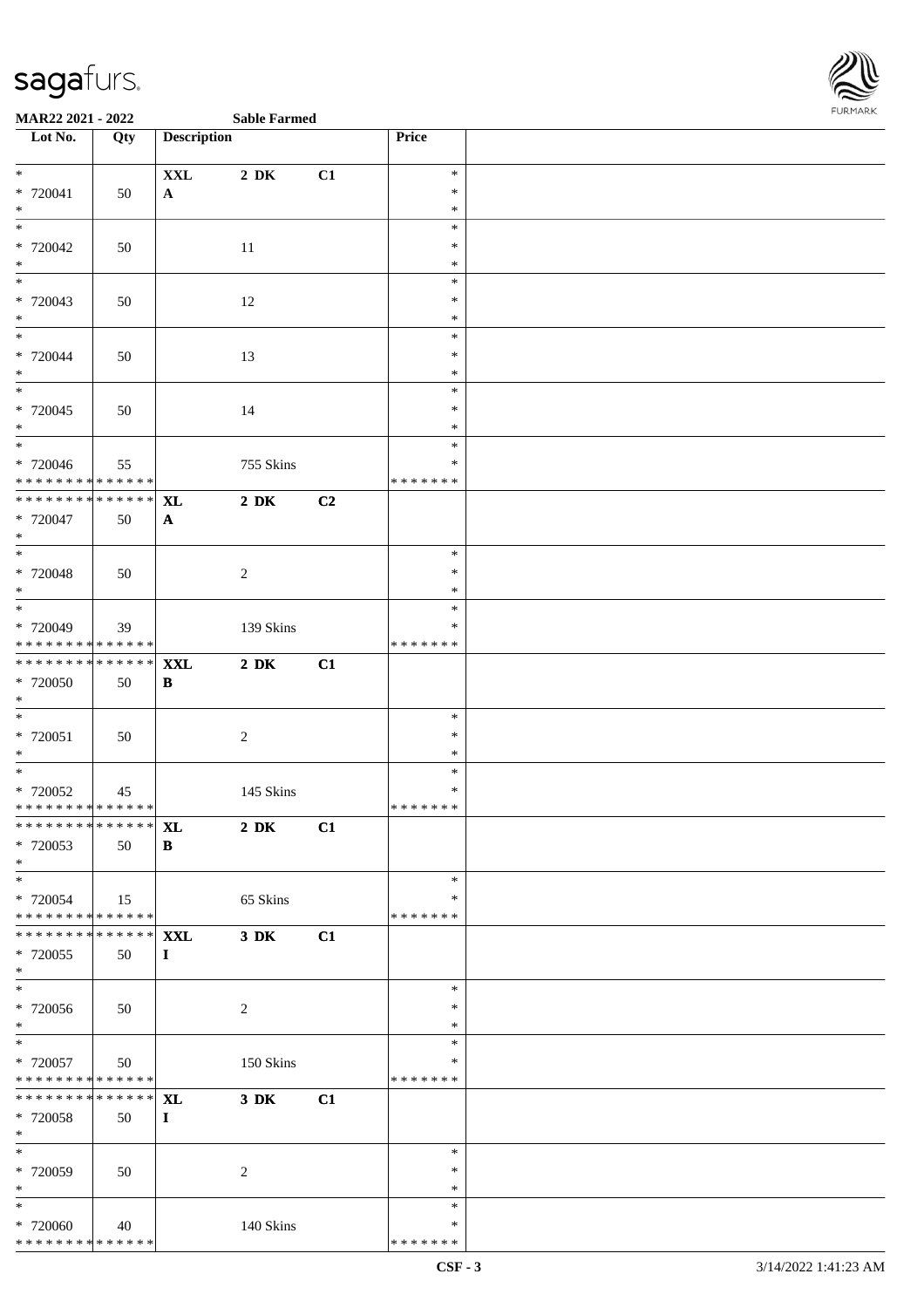

|  | Sable Farmed |  |
|--|--------------|--|

| Lot No.                                                                     | Qty | <b>Description</b>         |                  |                | Price              |  |
|-----------------------------------------------------------------------------|-----|----------------------------|------------------|----------------|--------------------|--|
| ******** <mark>******</mark>                                                |     | $\mathbf{XL}$              | 3 DK             | C2             |                    |  |
| * 720061                                                                    | 50  | $\bf{I}$                   |                  |                |                    |  |
| $*$                                                                         |     |                            |                  |                |                    |  |
|                                                                             |     |                            |                  |                | $\ast$             |  |
| * 720062<br>* * * * * * * * * * * * * *                                     | 30  |                            | 80 Skins         |                | ∗<br>* * * * * * * |  |
| ******** <mark>******</mark>                                                |     | <b>XXL</b>                 | 3 DK             | C1             |                    |  |
| * 720063                                                                    | 50  | $\mathbf{A}$               |                  |                |                    |  |
| $*$                                                                         |     |                            |                  |                |                    |  |
| $*$                                                                         |     |                            |                  |                | $\ast$<br>∗        |  |
| * 720064<br>$*$                                                             | 50  |                            | 2                |                | ∗                  |  |
| $\overline{\ }$                                                             |     |                            |                  |                | $\ast$             |  |
| * 720065                                                                    | 45  |                            | 145 Skins        |                | ∗                  |  |
| * * * * * * * * * * * * * *                                                 |     |                            |                  |                | * * * * * * *      |  |
| * * * * * * * * * * * * * * *<br>* 720066                                   | 50  | <b>XXL</b><br>$\mathbf{A}$ | 3 DK             | C2             |                    |  |
| $*$                                                                         |     |                            |                  |                |                    |  |
| $\overline{\ast}$                                                           |     |                            |                  |                | $\ast$             |  |
| * 720067                                                                    | 60  |                            | 110 Skins        |                | ∗                  |  |
| * * * * * * * * * * * * * * *<br>* * * * * * * * <mark>* * * * * * *</mark> |     | <b>XL</b>                  | 3 DK             | C2             | * * * * * * *      |  |
| * 720068                                                                    | 50  | $\mathbf{A}$               |                  |                |                    |  |
| $*$                                                                         |     |                            |                  |                |                    |  |
| $*$                                                                         |     |                            |                  |                | ∗                  |  |
| * 720069<br>* * * * * * * * * * * * * *                                     | 55  |                            | 105 Skins        |                | ∗<br>* * * * * * * |  |
| * * * * * * * * <mark>* * * * * *</mark>                                    |     | 23                         | 3 DK             | C1             |                    |  |
| * 720070                                                                    | 50  | $\mathbf{A}$               |                  |                |                    |  |
| $*$                                                                         |     |                            |                  |                |                    |  |
| $\ast$                                                                      |     |                            |                  |                | $\ast$             |  |
| * 720071<br>* * * * * * * * <mark>* * * * * *</mark>                        | 51  |                            | 101 Skins        |                | ∗<br>* * * * * * * |  |
| ******** <mark>******</mark>                                                |     | 23                         | 3 DK             | C2             |                    |  |
| * 720072                                                                    | 50  | $\mathbf{A}$               |                  |                |                    |  |
| $\ast$                                                                      |     |                            |                  |                |                    |  |
| $*$<br>* 720073                                                             | 22  |                            | 72 Skins         |                | $\ast$<br>∗        |  |
| * * * * * * * * <mark>* * * * * *</mark>                                    |     |                            |                  |                | * * * * * * *      |  |
|                                                                             |     | XXL                        | 3 DK             | C2             |                    |  |
| 720074                                                                      | 55  | B                          |                  |                |                    |  |
| * * * * * * * * * * * * * * *                                               |     | <b>XXL</b>                 | 1 PL             | C1             |                    |  |
| * 720075                                                                    | 50  | $\bf{I}$                   | SL1              |                |                    |  |
| $*$                                                                         |     |                            |                  |                |                    |  |
| $*$                                                                         |     |                            |                  |                | $\ast$             |  |
| * 720076<br>* * * * * * * * <mark>* * * * * * *</mark>                      | 45  |                            | 95 Skins         |                | ∗<br>* * * * * * * |  |
| * * * * * * * * * * * * * * *                                               |     | <b>XXL</b>                 | 1 PL             | C <sub>2</sub> |                    |  |
| * 720077                                                                    | 50  | $\bf{I}$                   | SIL1             |                |                    |  |
| $\ast$                                                                      |     |                            |                  |                |                    |  |
| $*$                                                                         |     |                            |                  |                | $\ast$             |  |
| * 720078<br>* * * * * * * * * * * * * *                                     | 30  |                            | 80 Skins         |                | ∗<br>*******       |  |
| * * * * * * * * * * * * * * <mark>*</mark>                                  |     | <b>XL</b>                  | $1\ \mathrm{DK}$ | C1             |                    |  |
| * 720079                                                                    | 50  | $\bf{I}$                   | SL1              |                |                    |  |
| $*$                                                                         |     |                            |                  |                |                    |  |
| $\ast$<br>* 720080                                                          | 25  |                            | 75 Skins         |                | $\ast$<br>∗        |  |
| * * * * * * * * * * * * * *                                                 |     |                            |                  |                | * * * * * * *      |  |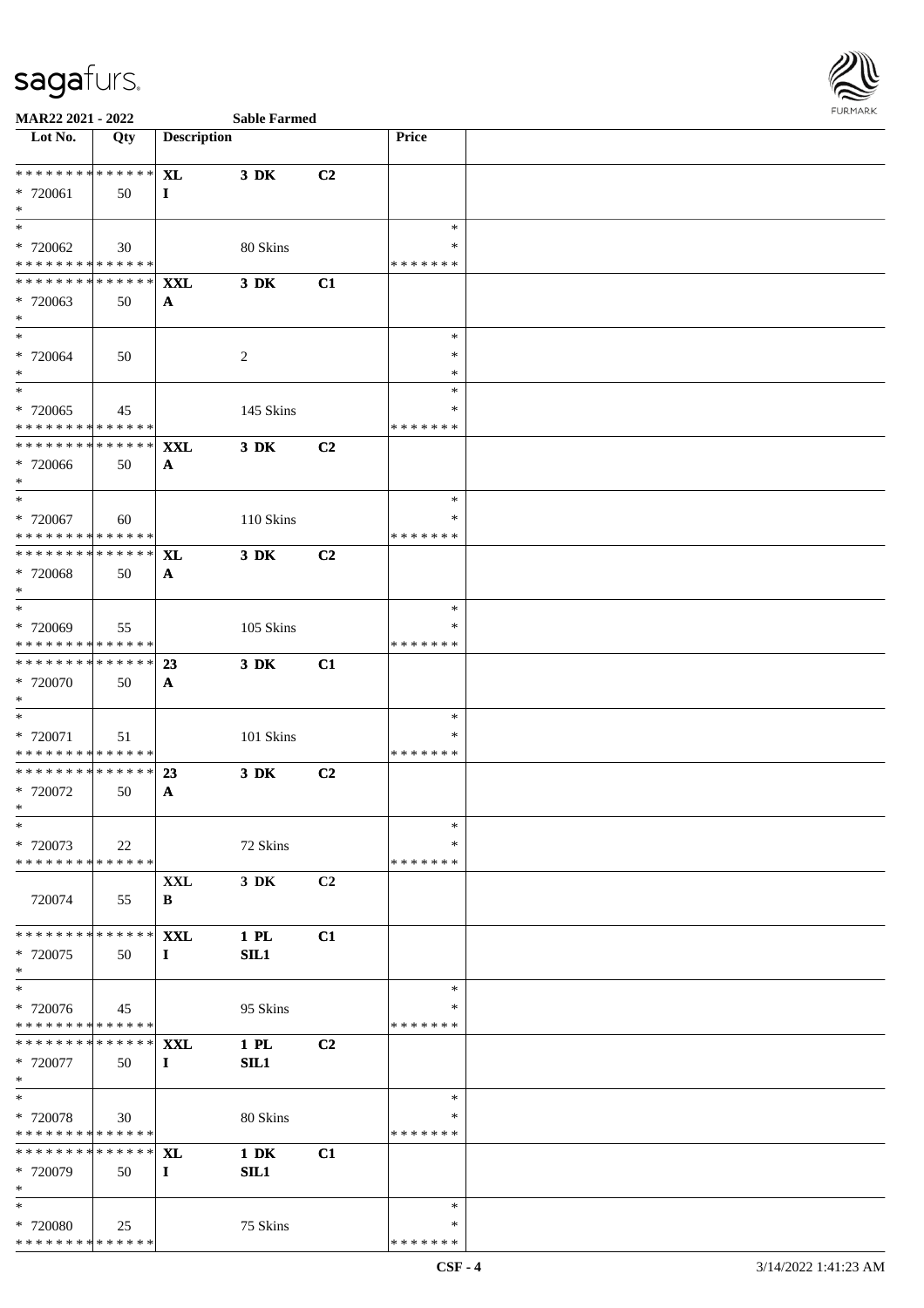

| Lot No.                                                            | Qty  | <b>Description</b>         |                          |                | <b>Price</b>                 |  |
|--------------------------------------------------------------------|------|----------------------------|--------------------------|----------------|------------------------------|--|
| ******** <mark>******</mark><br>* 720081<br>$\ast$                 | 50   | <b>XL</b><br>$\mathbf{I}$  | $1\ \mathrm{DK}$<br>SL1  | C <sub>2</sub> |                              |  |
| $\ast$<br>* 720082<br>* * * * * * * * <mark>* * * * * * *</mark>   | 30   |                            | 80 Skins                 |                | $\ast$<br>∗<br>* * * * * * * |  |
| ******** <mark>******</mark> <b>xxl</b><br>* 720083<br>$\ast$      | 50   | $\mathbf{A}$               | $1\ \mathrm{DK}$<br>SL1  | C1             |                              |  |
| $\ddot{x}$<br>* 720084<br>* * * * * * * * <mark>* * * * * *</mark> | 24   |                            | 74 Skins                 |                | $\ast$<br>∗<br>* * * * * * * |  |
| * * * * * * * * <mark>* * * * * * *</mark><br>* 720085<br>$\ast$   | 50   | <b>XXL</b><br>$\mathbf{A}$ | $1\ \mathrm{DK}$<br>SIL1 | C2             |                              |  |
| $*$<br>* 720086<br>* * * * * * * * * * * * * * <mark>*</mark>      | 28   |                            | 78 Skins                 |                | $\ast$<br>*<br>* * * * * * * |  |
| ******** <mark>******</mark><br>* 720087<br>$*$                    | 50   | <b>XL</b><br>$\bf{I}$      | $2\,$ DK<br>SL1          | C <sub>2</sub> |                              |  |
| * 720088<br>* * * * * * * * <mark>* * * * * * *</mark>             | 30   |                            | 80 Skins                 |                | $\ast$<br>* * * * * * *      |  |
| ************** 23<br>* 720089<br>$\ast$                            | 50   | $\bf{I}$                   | $2\,$ DK<br>SL1          | C1             |                              |  |
| $\ast$<br>* 720090<br>* * * * * * * * <mark>* * * * * *</mark>     | 57   |                            | 107 Skins                |                | $\ast$<br>∗<br>* * * * * * * |  |
| 720091                                                             | 42   | 23<br>$\mathbf{I}$         | $2\,$ DK<br>SIL1         | C <sub>2</sub> |                              |  |
| ******** <mark>******</mark> <b>XXL</b><br>* 720092<br>$\ast$      | 50   | $\mathbf{A}$               | $2\,$ DK<br>SL1          | C1             |                              |  |
| $\ast$<br>* 720093<br>$\ast$                                       | 50   |                            | 2                        |                | $\ast$<br>∗<br>∗             |  |
| $\ast$<br>* 720094<br>* * * * * * * * <mark>* * * * * * *</mark>   | 50   |                            | 150 Skins                |                | $\ast$<br>*<br>* * * * * * * |  |
| ************** <b>XXL</b><br>* 720095<br>$\ast$                    | 50   | $\mathbf{A}$               | $2\,$ DK<br>SL1          | C <sub>2</sub> |                              |  |
| $\ast$<br>* 720096<br>* * * * * * * * <mark>* * * * * * *</mark>   | 36   |                            | 86 Skins                 |                | $\ast$<br>∗<br>*******       |  |
| * 720097<br>$\ddot{x}$                                             | 50   | ${\bf A}$                  | $2\,$ DK<br>SIL1         | C1             |                              |  |
| $\ast$<br>* 720098<br>* * * * * * * * <mark>* * * * * * *</mark>   | 56   |                            | 106 Skins                |                | $\ast$<br>*<br>* * * * * * * |  |
| 720099                                                             | - 64 | XL<br>${\bf A}$            | $2\,$ DK<br>SIL1         | C <sub>2</sub> |                              |  |
| * * * * * * * * * * * * * * <mark>*</mark><br>* 720100<br>$\ast$   | 50   | 23<br>${\bf A}$            | $2\,$ DK<br>SIL1         | C <sub>2</sub> |                              |  |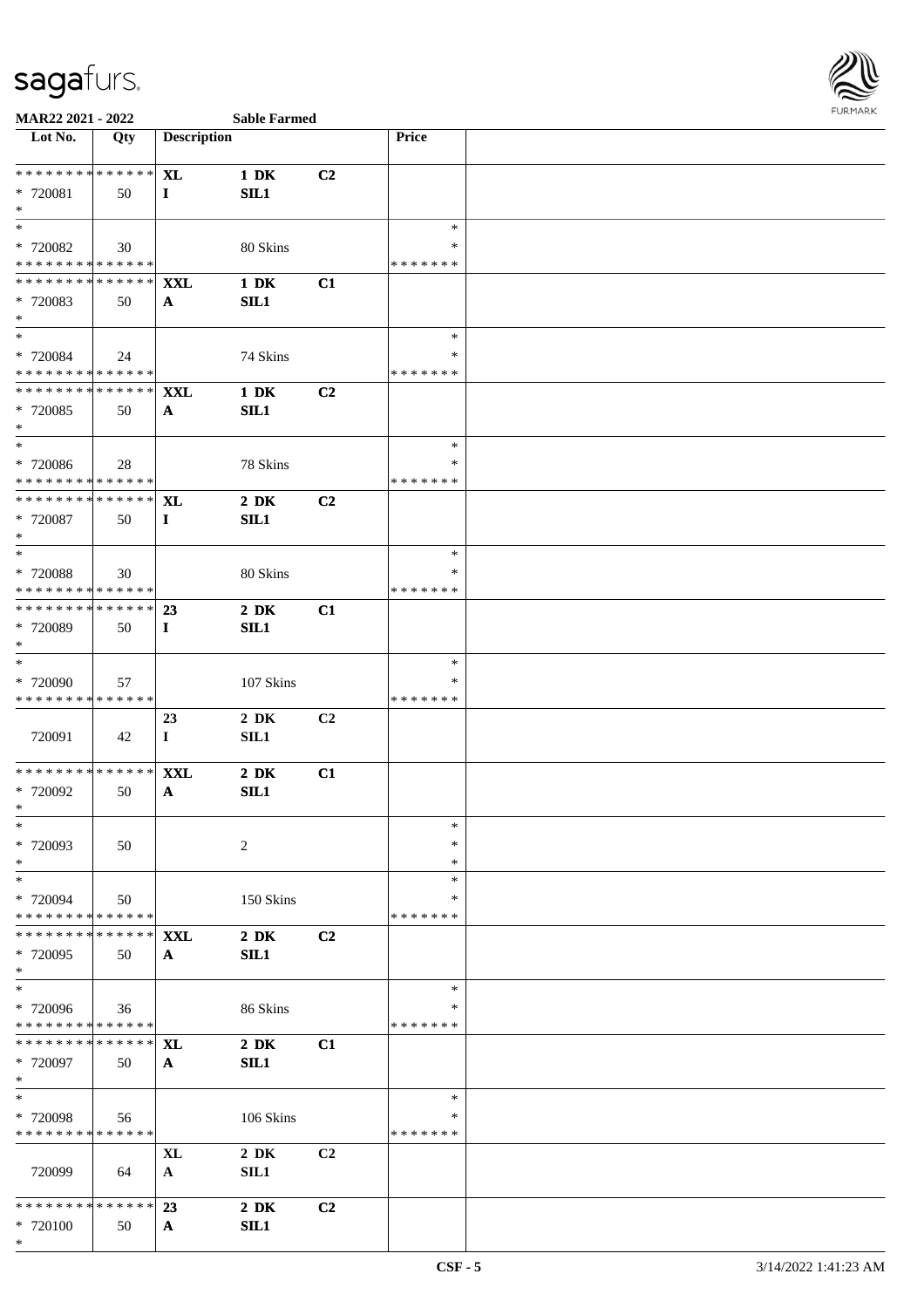

### **MAR22 2021 - 2022 Sable Farmed**

| <b>Sable Farmed</b> |  |
|---------------------|--|

| Lot No.                                 | Qty         | <b>Description</b> |           |                | Price            |  |
|-----------------------------------------|-------------|--------------------|-----------|----------------|------------------|--|
|                                         |             |                    |           |                |                  |  |
| $*$                                     |             | 23                 | $2\,$ DK  | C2             | $\ast$           |  |
| * 720101                                | 47          | A                  | SL1       |                | ∗                |  |
| * * * * * * * * * * * * * *             |             |                    |           |                | * * * * * * *    |  |
|                                         |             | <b>XXL</b>         | $2\,$ DK  | C1             |                  |  |
| 720102                                  | 62          | B                  | SL1       |                |                  |  |
|                                         |             | $\mathbf{XXL}$     | $2\,$ DK  | C2             |                  |  |
| 720103                                  | 55          | B                  | SL1       |                |                  |  |
|                                         |             |                    |           |                |                  |  |
| * * * * * * * * * * * * * *             |             | <b>XL</b>          | $2\,$ DK  | C2             |                  |  |
| * 720104                                | 50          | В                  | SL1       |                |                  |  |
| $*$                                     |             |                    |           |                |                  |  |
| $\overline{\ast}$                       |             |                    |           |                | $\ast$           |  |
| * 720105                                | 41          |                    | 91 Skins  |                | ∗                |  |
| * * * * * * * * * * * * * *             |             |                    |           |                | * * * * * * *    |  |
| 720106                                  |             | 23                 | $2\,$ DK  | C2             |                  |  |
|                                         | 46          | B                  | SIL1      |                |                  |  |
| * * * * * * * * * * * * * *             |             | <b>XL</b>          | $3$ DK    | C1             |                  |  |
| * 720107                                | 50          | $\mathbf{I}$       | SL1       |                |                  |  |
| $*$                                     |             |                    |           |                |                  |  |
| $\overline{\phantom{0}}$                |             |                    |           |                | $\ast$           |  |
| * 720108                                | 40          |                    | 90 Skins  |                | *                |  |
| * * * * * * * * * * * * * *             |             |                    |           |                | * * * * * * *    |  |
| ******** <mark>******</mark>            |             | <b>XL</b>          | $3\,$ DK  | C2             |                  |  |
| * 720109<br>$*$                         | 50          | $\bf{I}$           | SL1       |                |                  |  |
| $*$                                     |             |                    |           |                | $\ast$           |  |
| * 720110                                | 48          |                    | 98 Skins  |                | $\ast$           |  |
| * * * * * * * * * * * * * *             |             |                    |           |                | * * * * * * *    |  |
| * * * * * * * * * * * * * *             |             | 23                 | 3 DK      | C2             |                  |  |
| * 720111                                | 50          | $\mathbf I$        | SL1       |                |                  |  |
| $*$                                     |             |                    |           |                |                  |  |
| $*$<br>* 720112                         |             |                    | 105 Skins |                | $\ast$<br>$\ast$ |  |
| * * * * * * * * * * * * * *             | 55          |                    |           |                | * * * * * * *    |  |
|                                         |             | XXL                | 3 DK      | C1             |                  |  |
| 720113                                  | 60          | $\mathbf{A}$       | SIL1      |                |                  |  |
|                                         |             |                    |           |                |                  |  |
|                                         |             | <b>XXL</b>         | 3 DK      | C2             |                  |  |
| 720114                                  | 57          | $\mathbf{A}$       | SIL1      |                |                  |  |
| * * * * * * * * * * * * * *             |             |                    |           |                |                  |  |
|                                         |             | <b>XL</b>          | $3\,$ DK  | C1             |                  |  |
| $* 720115$<br>$*$                       | 50          | $\mathbf{A}$       | SL1       |                |                  |  |
| $*$                                     |             |                    |           |                | $\ast$           |  |
| $* 720116$                              | 30          |                    | 80 Skins  |                | ∗                |  |
| * * * * * * * * * * * * * *             |             |                    |           |                | * * * * * * *    |  |
| * * * * * * * *                         | * * * * * * | <b>XL</b>          | 3 DK      | C2             |                  |  |
| * 720117                                | 50          | $\mathbf{A}$       | SL1       |                |                  |  |
| $*$                                     |             |                    |           |                |                  |  |
| $*$                                     |             |                    |           |                | $\ast$<br>∗      |  |
| * 720118<br>* * * * * * * * * * * * * * | 40          |                    | 90 Skins  |                | * * * * * * *    |  |
| * * * * * * * * * * * * * * *           |             | 23                 | $3\,$ DK  | C <sub>2</sub> |                  |  |
| * 720119                                | 50          | $\mathbf{A}$       | SIL1      |                |                  |  |
| $*$                                     |             |                    |           |                |                  |  |
| $*$                                     |             |                    |           |                | $\ast$           |  |
| * 720120                                | 46          |                    | 96 Skins  |                | *                |  |
| * * * * * * * * * * * * * *             |             |                    |           |                | * * * * * * *    |  |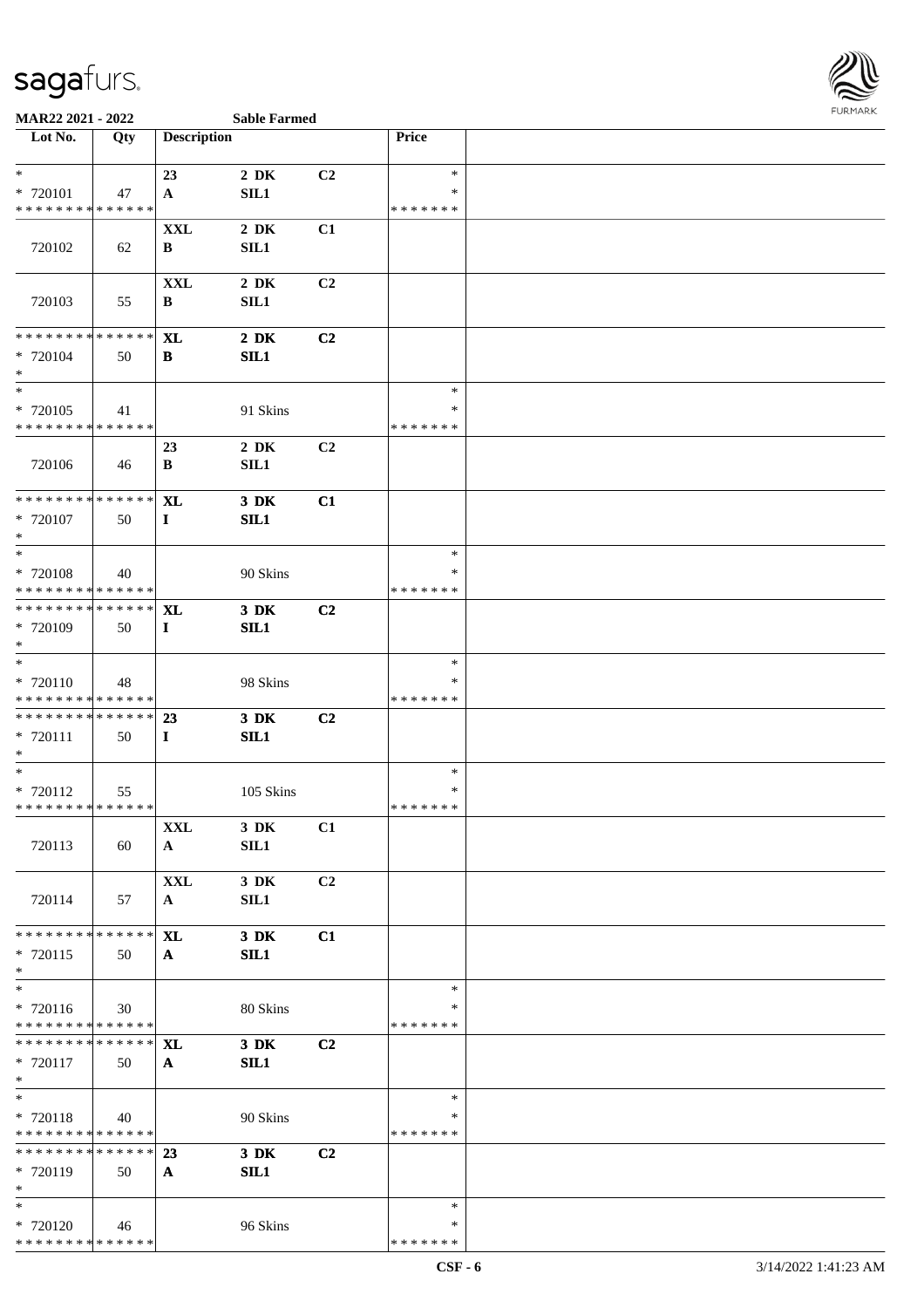

| Lot No.                                                             | Qty               | <b>Description</b>            |                          |    | Price                             |  |
|---------------------------------------------------------------------|-------------------|-------------------------------|--------------------------|----|-----------------------------------|--|
| * * * * * * * *<br>* 720121<br>$\ast$                               | * * * * * *<br>50 | $\mathbf{XX}/\mathbf{X}$<br>B | $3\,$ DK<br>SL1          | C2 |                                   |  |
| $\overline{\ast}$<br>* 720122<br>$\ast$                             | 50                |                               | $\overline{2}$           |    | $\ast$<br>$\ast$<br>$\ast$        |  |
| $\ast$<br>* 720123<br>* * * * * * * * * * * * * *                   | 16                |                               | 116 Skins                |    | $\ast$<br>∗<br>* * * * * * *      |  |
| * * * * * * * * * * * * * *<br>* 720124<br>$*$                      | 50                | <b>XL</b><br>$\mathbf{I}$     | <b>4 DK</b><br>SIL1      | C2 |                                   |  |
| $\overline{\phantom{0}}$<br>* 720125<br>* * * * * * * * * * * * * * | 30                |                               | 80 Skins                 |    | $\ast$<br>∗<br>* * * * * * *      |  |
| * * * * * * * *<br>* 720126<br>$*$                                  | * * * * * *<br>50 | <b>XXL</b><br>$\mathbf{A}$    | <b>4 DK</b><br>SL1       | C2 |                                   |  |
| $*$<br>* 720127<br>* * * * * * * * * * * * * *                      | 44                |                               | 94 Skins                 |    | $\ast$<br>∗<br>* * * * * * *      |  |
| ********<br>* 720128<br>$\ast$                                      | * * * * * *<br>50 | XL<br>$\mathbf{A}$            | <b>4 DK</b><br>SL1       | C2 |                                   |  |
| $*$<br>* 720129<br>* * * * * * * * * * * * * *                      | 35                |                               | 85 Skins                 |    | $\ast$<br>∗<br>* * * * * * *      |  |
| 720130                                                              | 50                | <b>XXL</b><br>$\mathbf{I}$    | $1\,$ DK<br>SL2          | C2 |                                   |  |
| 720131                                                              | 50                | $\mathbf{XL}$<br>$\bf{I}$     | $1\,$ DK<br>SLL2         | C1 |                                   |  |
| 720132                                                              | 63                | <b>XXL</b><br>$\mathbf{A}$    | $1\ \mathrm{DK}$<br>SLL2 | C1 |                                   |  |
| *************** XL<br>* 720133<br>$\ast$                            | 50                | $\mathbf{A}$                  | 1 DK<br>SL2              | C1 |                                   |  |
| $\ast$<br>* 720134<br>* * * * * * * * * * * * * *                   | 27                |                               | 77 Skins                 |    | $\ast$<br>∗<br>* * * * * * *      |  |
| 720135                                                              | 49                | <b>XXL</b><br>B               | $1\,$ DK<br>SL2          | C1 |                                   |  |
| 720136                                                              | 48                | <b>XXL</b><br>$\bf{I}$        | $2\,$ DK<br>SL2          | C1 |                                   |  |
| 720137                                                              | 48                | $\mathbf{XXL}$<br>$\mathbf I$ | $2\,$ DK<br>SLL2         | C2 |                                   |  |
| * * * * * * * *<br>* 720138<br>$*$                                  | * * * * * *<br>50 | <b>XL</b><br>$\bf{I}$         | $2\,$ DK<br>SL2          | C1 |                                   |  |
| $\ast$<br>* 720139<br>$\ast$                                        | 50                |                               | $\sqrt{2}$               |    | $\ast$<br>$\ast$<br>$\ast$        |  |
| $\overline{\phantom{0}}$<br>* 720140<br>* * * * * * * * * * * * * * | 27                |                               | 127 Skins                |    | $\ast$<br>$\ast$<br>* * * * * * * |  |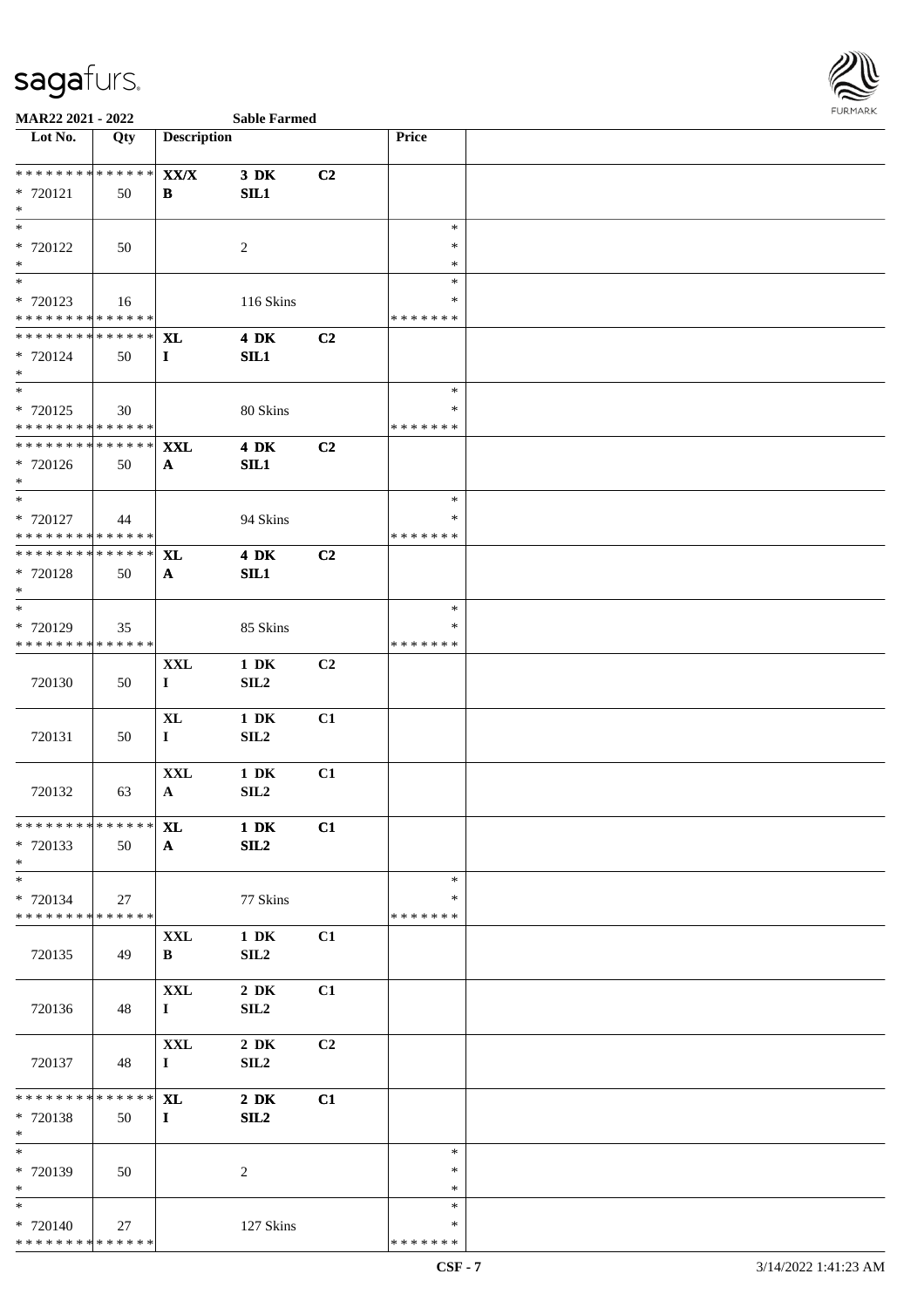

| Lot No.                                                               | Qty                 | <b>Description</b>             |                              |                | Price                             |  |
|-----------------------------------------------------------------------|---------------------|--------------------------------|------------------------------|----------------|-----------------------------------|--|
| ******** <mark>******</mark><br>* 720141<br>$*$                       | 50                  | <b>XL</b><br>$\mathbf{I}$      | $2\,$ DK<br>SL2              | C2             |                                   |  |
| $\ast$<br>$* 720142$<br>******** <mark>******</mark>                  | 14                  |                                | 64 Skins                     |                | $\ast$<br>$\ast$<br>* * * * * * * |  |
| 720143                                                                | 65                  | 23<br>$\mathbf I$              | $2\,$ DK<br>SLL2             | C1             |                                   |  |
| 720144                                                                | 60                  | <b>XXL</b><br>$\mathbf{A}$     | $2\,$ PL $\,$<br>SL2         | C1             |                                   |  |
| ******** <mark>******</mark><br>* 720145<br>$\ast$                    | 50                  | <b>XL</b><br>$\mathbf{A}$      | $2\,$ DK<br>SL2              | C1             |                                   |  |
| $\overline{\phantom{0}}$<br>$* 720146$<br>* * * * * * * * * * * * * * | 34                  |                                | 84 Skins                     |                | $\ast$<br>∗<br>* * * * * * *      |  |
| 720147                                                                | 37                  | 23<br>${\bf A}$                | $2\,$ DK<br>SLL2             | C1             |                                   |  |
| 720148                                                                | 56                  | $\mathbf{XXL}$<br>B            | $2\,$ DK<br>SLL2             | C1             |                                   |  |
| 720149                                                                | 46                  | $\bold{X}\bold{L}$<br>$\bf{B}$ | $2\,$ DK<br>SLL2             | C1             |                                   |  |
| 720150                                                                | 63                  | $\mathbf{XXL}$<br>$\mathbf{I}$ | $3\,$ DK<br>SL2              | C1             |                                   |  |
| ******** <mark>******</mark><br>* 720151<br>$\ast$                    | 50                  | <b>XL</b><br>$\mathbf{I}$      | $3\,$ DK<br>SL2              | C1             |                                   |  |
| $\ast$<br>* 720152<br>* * * * * * * * * * * * * *                     | 40                  |                                | 90 Skins                     |                | $\ast$<br>∗<br>* * * * * * *      |  |
| 720153                                                                | 56                  | $\mathbf{XL}$<br>$\bf{I}$      | $3\,$ DK<br>SIL <sub>2</sub> | C <sub>2</sub> |                                   |  |
| 720154                                                                | 49                  | 23<br>$\bf{I}$                 | 3 DK<br>SL2                  | C1             |                                   |  |
| * * * * * * * *<br>* 720155<br>$\ast$                                 | * * * * * *<br>50   | <b>XXL</b><br>$\mathbf{A}$     | 3 PL<br>SL2                  | C2             |                                   |  |
| $\ast$<br>* 720156<br>* * * * * * * * * * * * * *                     | 59                  |                                | 109 Skins                    |                | $\ast$<br>∗<br>* * * * * * *      |  |
| * * * * * * * *<br>* 720157<br>$*$                                    | * * * * * *  <br>50 | <b>XL</b><br>$\mathbf{A}$      | 3 DK<br>SL2                  | C1             |                                   |  |
| $\ast$<br>* 720158<br>* * * * * * * * * * * * * *                     | 21                  |                                | 71 Skins                     |                | $\ast$<br>∗<br>* * * * * * *      |  |
| 720159                                                                | 35                  | 23<br>$\mathbf{A}$             | $3\,$ DK<br>SL2              | C1             |                                   |  |
| 720160                                                                | 16                  | <b>XXL</b><br>B                | $3\,$ DK<br>SLL2             | C2             |                                   |  |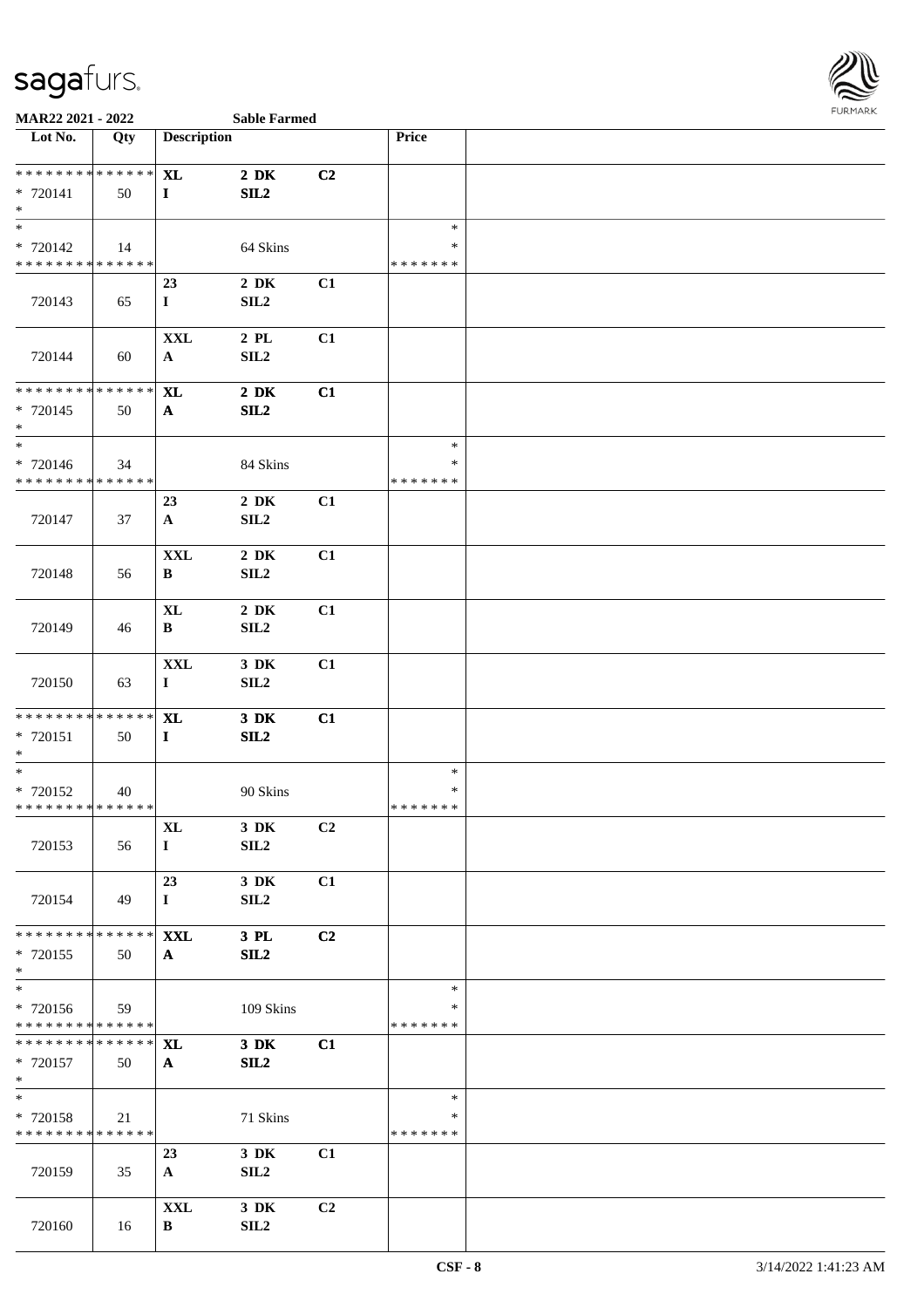

| Lot No. | Qty | <b>Description</b> |                 |                | <b>Price</b> |  |
|---------|-----|--------------------|-----------------|----------------|--------------|--|
| 720161  | 31  | XL<br>B            | $3\,$ DK<br>SL2 | C <sub>2</sub> |              |  |
| 720162  | 20  | 23<br>B            | $3\,$ DK<br>SL2 | C <sub>2</sub> |              |  |
| 720163  | 48  | <b>XXL</b><br>л    | 4 DK<br>SL2     | C <sub>2</sub> |              |  |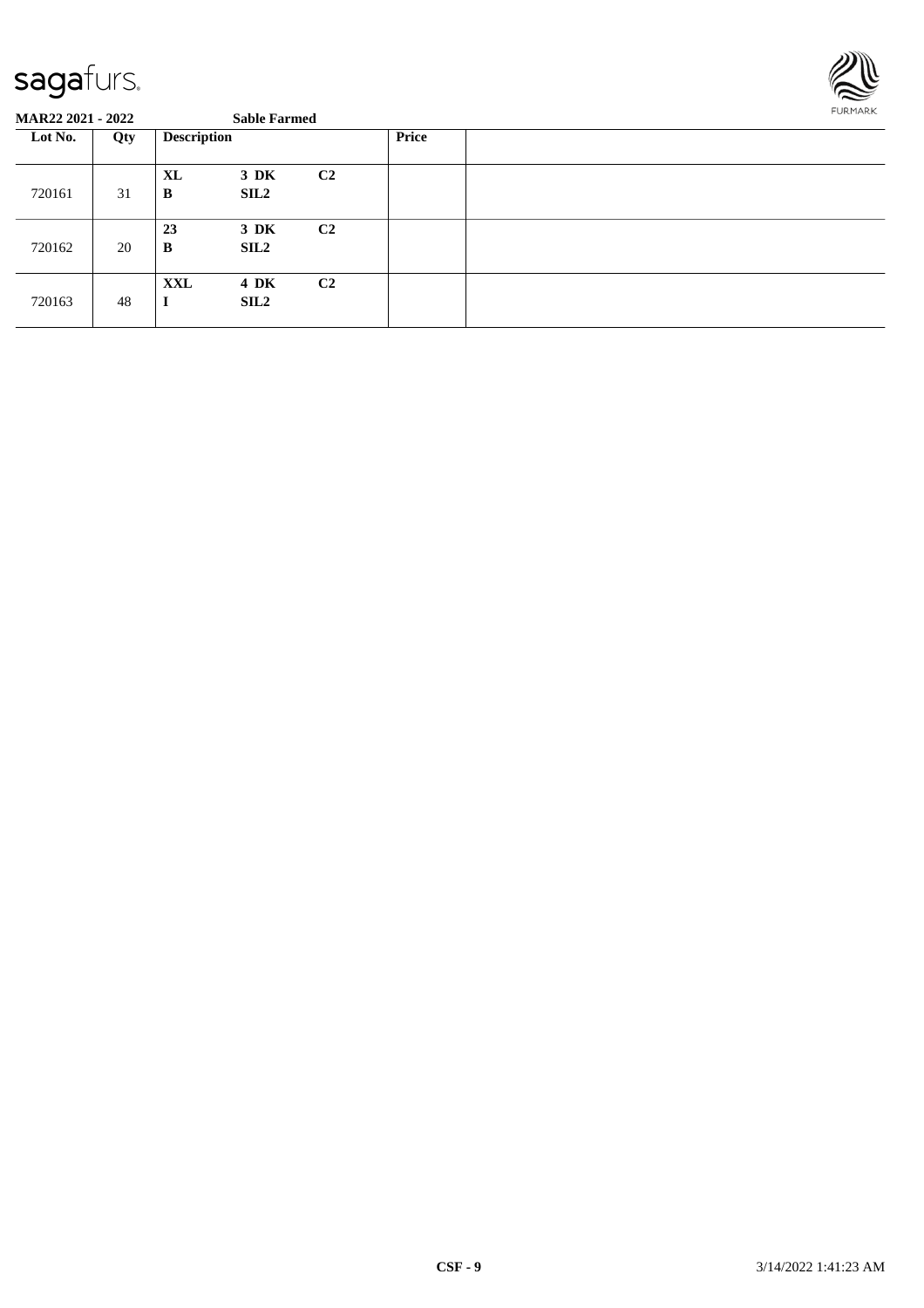

| Lot No.                                   | Qty               | <b>Description</b>        |                  |    | Price                   |  |
|-------------------------------------------|-------------------|---------------------------|------------------|----|-------------------------|--|
| * * * * * * * * * * * * * *               |                   | <b>XXL</b>                | $1\,$ DK         | C1 |                         |  |
| * 720181                                  | 50                | $\bf{I}$                  |                  |    |                         |  |
| $\ast$<br>$\overline{\phantom{0}}$        |                   |                           |                  |    |                         |  |
| * 720182                                  | 25                |                           | 75 Skins         |    | $\ast$<br>∗             |  |
| **************                            |                   |                           |                  |    | * * * * * * *           |  |
| ******** <mark>******</mark>              |                   | <b>XL</b>                 | $1\ \mathrm{DK}$ | C1 |                         |  |
| * 720183                                  | 50                | $\mathbf{I}$              |                  |    |                         |  |
| $\ast$<br>$\ast$                          |                   |                           |                  |    | $\ast$                  |  |
| * 720184                                  | 45                |                           | 95 Skins         |    | $\ast$                  |  |
| * * * * * * * * * * * * * *               |                   |                           |                  |    | * * * * * * *           |  |
|                                           |                   | $\mathbf{XL}$             | $1$ PL           | C2 |                         |  |
| 720185                                    | 20                | $\bf{I}$                  |                  |    |                         |  |
| ******** <mark>******</mark>              |                   | 12                        | $1$ PL           | C1 |                         |  |
| * 720186                                  | 50                | $\mathbf I$               |                  |    |                         |  |
| $\ast$                                    |                   |                           |                  |    |                         |  |
| $\ast$                                    |                   |                           |                  |    | $\ast$                  |  |
| $* 720187$<br>* * * * * * * * * * * * * * | 15                |                           | 65 Skins         |    | $\ast$<br>* * * * * * * |  |
|                                           |                   | 12                        | $1$ PL           | C2 |                         |  |
| 720188                                    | 45                | $\mathbf I$               |                  |    |                         |  |
|                                           |                   |                           |                  |    |                         |  |
| ******** <mark>******</mark>              |                   | <b>XXL</b>                | $2\ \mathrm{DK}$ | C1 |                         |  |
| * 720189<br>$\ast$                        | 50                | $\mathbf{I}$              |                  |    |                         |  |
| $*$                                       |                   |                           |                  |    | $\ast$                  |  |
| * 720190                                  | 50                |                           | $\sqrt{2}$       |    | $\ast$                  |  |
| $\ast$                                    |                   |                           |                  |    | $\ast$                  |  |
| $\ast$                                    |                   |                           |                  |    | $\ast$                  |  |
| * 720191<br>$*$                           | 50                |                           | $\mathfrak{Z}$   |    | $\ast$<br>$\ast$        |  |
| $\overline{\phantom{0}}$                  |                   |                           |                  |    | $\ast$                  |  |
| * 720192                                  | 25                |                           | 175 Skins        |    | $\ast$                  |  |
| * * * * * * * * * * * * * * *             |                   |                           |                  |    | * * * * * * *           |  |
| ******** <mark>******</mark> XL           |                   |                           | $2\ \mathrm{DK}$ | C1 |                         |  |
| * 720193<br>$\ast$                        | 50                | $\mathbf{I}$              |                  |    |                         |  |
| $_{\ast}^{-}$                             |                   |                           |                  |    | $\ast$                  |  |
| * 720194                                  | 50                |                           | $\overline{c}$   |    | $\ast$                  |  |
| $*$                                       |                   |                           |                  |    | $\ast$                  |  |
| $\ast$<br>* 720195                        |                   |                           |                  |    | $\ast$<br>$\ast$        |  |
| $\ast$                                    | 50                |                           | $\mathfrak{Z}$   |    | $\ast$                  |  |
| $\ast$                                    |                   |                           |                  |    | $\ast$                  |  |
| * 720196                                  | 60                |                           | 210 Skins        |    | ∗                       |  |
| * * * * * * * * * * * * * *               |                   |                           |                  |    | * * * * * * *           |  |
| * * * * * * * *<br>* 720197               | * * * * * *<br>50 | <b>XL</b><br>$\mathbf{I}$ | $2\ \mathrm{DK}$ | C2 |                         |  |
| $*$                                       |                   |                           |                  |    |                         |  |
| $\overline{\ }$                           |                   |                           |                  |    | $\ast$                  |  |
| * 720198                                  | 50                |                           | $\sqrt{2}$       |    | $\ast$                  |  |
| $*$<br>$\ast$                             |                   |                           |                  |    | $\ast$                  |  |
| * 720199                                  | 50                |                           | $\mathfrak{Z}$   |    | $\ast$<br>$\ast$        |  |
| $\ast$                                    |                   |                           |                  |    | $\ast$                  |  |
| $*$                                       |                   |                           |                  |    | $\ast$                  |  |
| $*$ 720200                                | 50                |                           | $\overline{4}$   |    | $\ast$                  |  |
| $*$                                       |                   |                           |                  |    | $\ast$                  |  |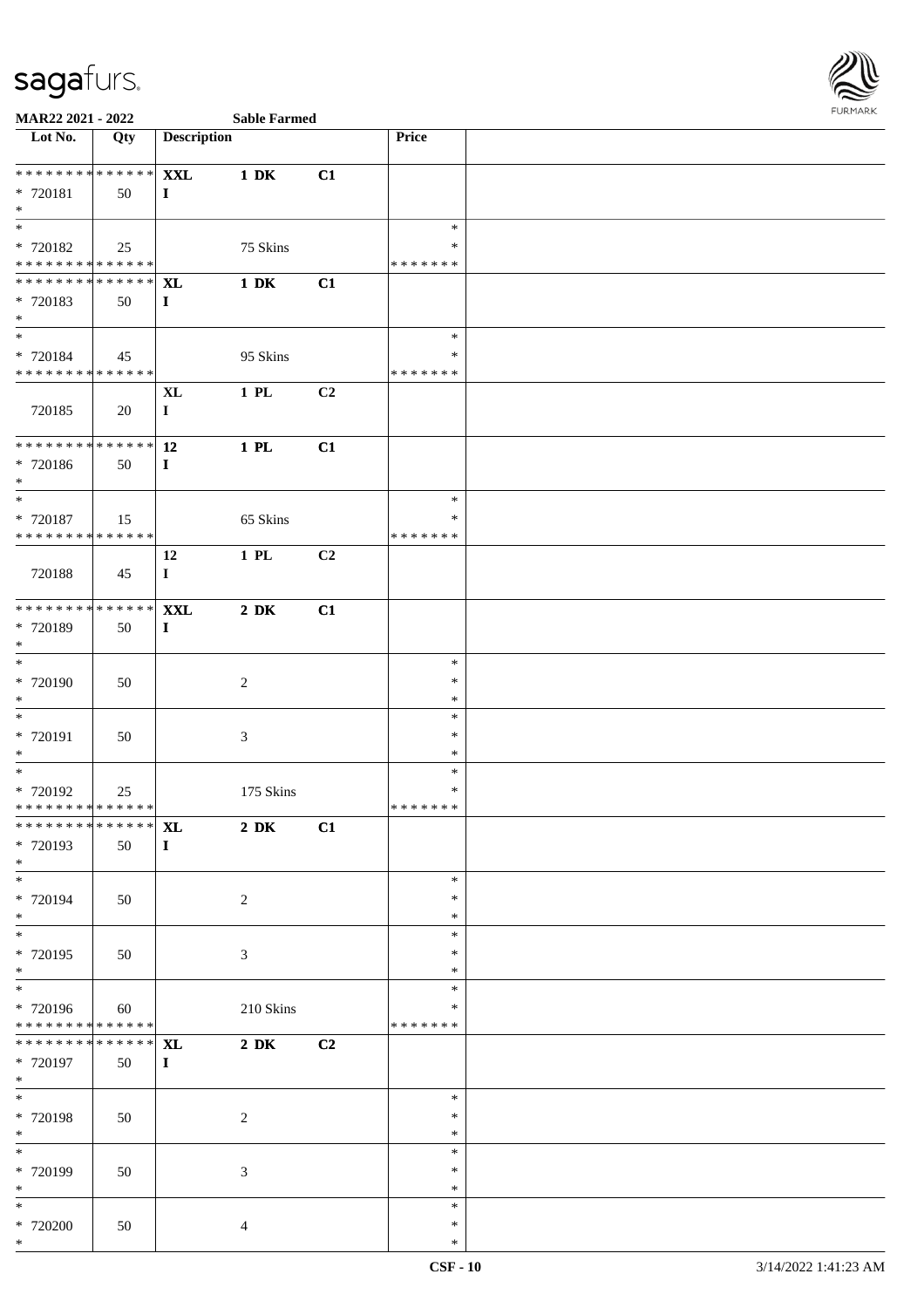

|  | <b>Sable Farme</b> |
|--|--------------------|

| Lot No.                                    | Qty                                       | <b>Description</b> |                  |                | Price                   |  |
|--------------------------------------------|-------------------------------------------|--------------------|------------------|----------------|-------------------------|--|
| $*$                                        |                                           | $\bold{X}\bold{L}$ | $2\ \mathrm{DK}$ | C2             | $\ast$                  |  |
| * 720201                                   | 50                                        | $\mathbf{I}$       |                  |                | $\ast$                  |  |
| $\ast$<br>$\overline{\phantom{0}}$         |                                           |                    |                  |                | $\ast$<br>$\ast$        |  |
| * 720202                                   | 50                                        |                    | $\sqrt{6}$       |                | $\ast$                  |  |
| $*$                                        |                                           |                    |                  |                | $\ast$                  |  |
| $\overline{\phantom{0}}$                   |                                           |                    |                  |                | $\ast$                  |  |
| $* 720203$<br>******** <mark>******</mark> | 55                                        |                    | 355 Skins        |                | $\ast$<br>* * * * * * * |  |
| ******** <mark>******</mark>               |                                           | 23                 | $2\,$ DK         | C <sub>2</sub> |                         |  |
| * 720204                                   | 50                                        | $\mathbf{I}$       |                  |                |                         |  |
| $*$<br>$\overline{\phantom{0}}$            |                                           |                    |                  |                |                         |  |
| * 720205                                   | 15                                        |                    |                  |                | $\ast$<br>$\ast$        |  |
| ******** <mark>******</mark>               |                                           |                    | 65 Skins         |                | * * * * * * *           |  |
| ******** <mark>******</mark>               |                                           | <b>12</b>          | $2\ \mathrm{DK}$ | C1             |                         |  |
| * 720206                                   | 50                                        | $\mathbf I$        |                  |                |                         |  |
| $*$                                        |                                           |                    |                  |                | $\ast$                  |  |
| $*$ 720207                                 | 50                                        |                    | $\sqrt{2}$       |                | $\ast$                  |  |
| $*$                                        |                                           |                    |                  |                | $\ast$                  |  |
| $\overline{\phantom{0}}$                   |                                           |                    |                  |                | $\ast$                  |  |
| $*$ 720208<br>$\ast$                       | 50                                        |                    | $\mathfrak{Z}$   |                | $\ast$<br>$\ast$        |  |
| $*$                                        |                                           |                    |                  |                | $\ast$                  |  |
| $*720209$                                  | 50                                        |                    | $\overline{4}$   |                | $\ast$                  |  |
| $*$                                        |                                           |                    |                  |                | $\ast$                  |  |
| * 720210                                   | 50                                        |                    | $5\,$            |                | $\ast$<br>$\ast$        |  |
| $*$                                        |                                           |                    |                  |                | $\ast$                  |  |
| $\overline{\phantom{0}}$                   |                                           |                    |                  |                | $\ast$                  |  |
| $* 720211$                                 | 50                                        |                    | $\sqrt{6}$       |                | $\ast$                  |  |
| $*$<br>$*$                                 |                                           |                    |                  |                | $\ast$<br>$\ast$        |  |
| * 720212                                   | 50                                        |                    | $\boldsymbol{7}$ |                | $\ast$                  |  |
| $*$                                        |                                           |                    |                  |                | $\ast$                  |  |
| $*$                                        |                                           |                    |                  |                | $\ast$<br>$\ast$        |  |
| * 720213<br>* * * * * * * * * * * * * * *  | 40                                        |                    | 390 Skins        |                | * * * * * * *           |  |
| * * * * * * * *                            | $\sqrt{\frac{1}{x} \cdot x}$ * * * * * 12 |                    | $2\ \mathrm{DK}$ | C2             |                         |  |
| * 720214                                   | 50                                        | $\mathbf{I}$       |                  |                |                         |  |
| $*$<br>$*$                                 |                                           |                    |                  |                | $\ast$                  |  |
| * 720215                                   | 50                                        |                    | 2                |                | $\ast$                  |  |
| $*$                                        |                                           |                    |                  |                | $\ast$                  |  |
| $\overline{\phantom{0}}$                   |                                           |                    |                  |                | $\ast$                  |  |
| * 720216<br>$*$                            | 50                                        |                    | $\mathfrak{Z}$   |                | $\ast$<br>$\ast$        |  |
| $\overline{\phantom{0}}$                   |                                           |                    |                  |                | $\ast$                  |  |
| $* 720217$                                 | 50                                        |                    | $\overline{4}$   |                | $\ast$                  |  |
| $*$<br>$*$                                 |                                           |                    |                  |                | $\ast$                  |  |
| * 720218                                   | 50                                        |                    | $\mathfrak{S}$   |                | $\ast$<br>$\ast$        |  |
| $*$                                        |                                           |                    |                  |                | $\ast$                  |  |
| $\overline{\phantom{0}}$                   |                                           |                    |                  |                | $\ast$                  |  |
| * 720219<br>* * * * * * * * * * * * * *    | 25                                        |                    | 275 Skins        |                | $\ast$<br>* * * * * * * |  |
| * * * * * * * * * * * * * * *              |                                           | <b>XXL</b>         | $2\ \mathrm{DK}$ | C1             |                         |  |
| * 720220                                   | 50                                        | $\mathbf{A}$       |                  |                |                         |  |
| $*$                                        |                                           |                    |                  |                |                         |  |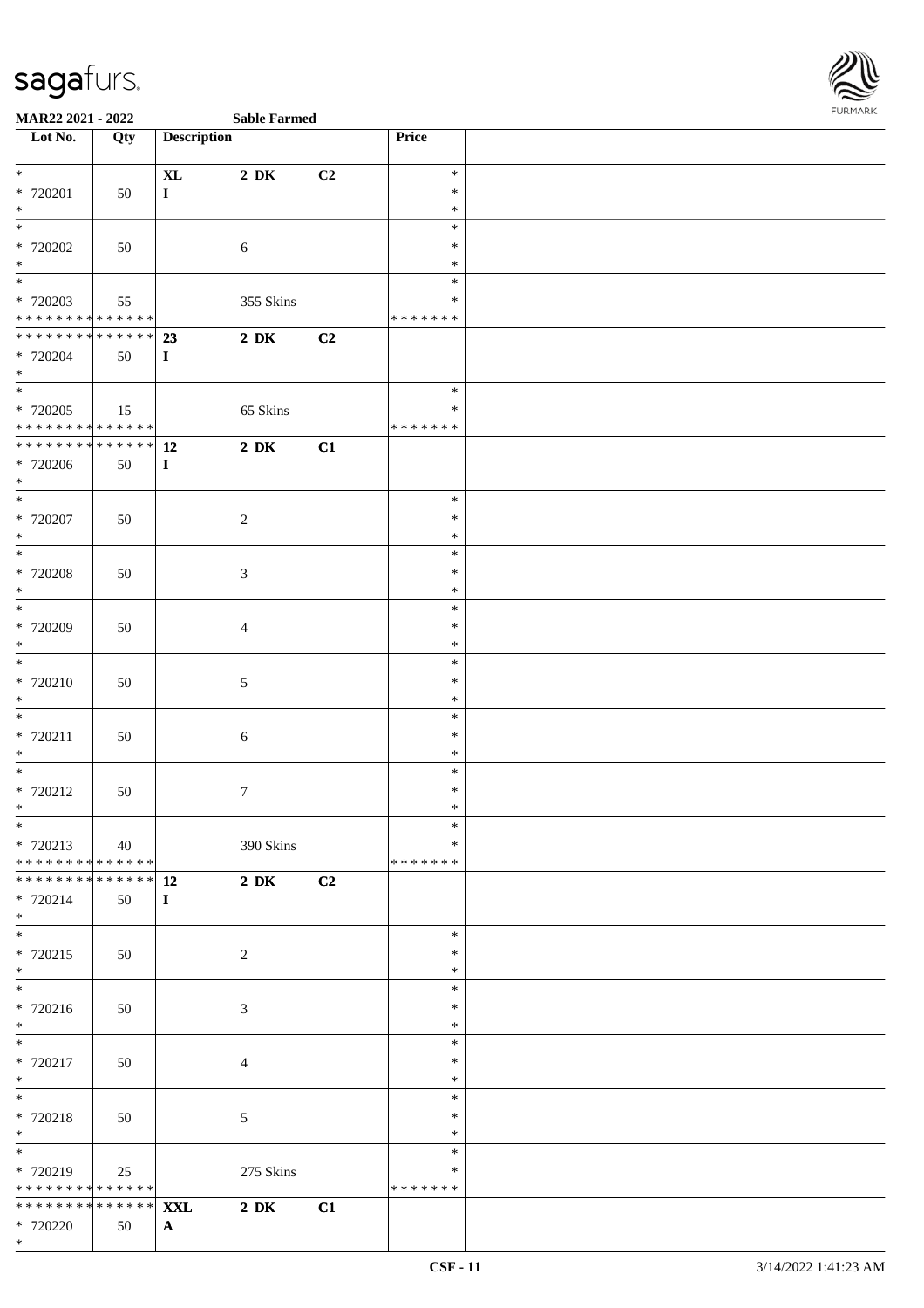

| Lot No.                                                                                  | Qty         | <b>Description</b>    |                  |                | <b>Price</b>            |  |
|------------------------------------------------------------------------------------------|-------------|-----------------------|------------------|----------------|-------------------------|--|
| $*$                                                                                      |             | <b>XXL</b>            | $2\,$ DK         | C1             | $\ast$                  |  |
| * 720221                                                                                 | 25          | A                     |                  |                | $\ast$                  |  |
| * * * * * * * * <mark>* * * * * * *</mark><br>* * * * * * * * <mark>* * * * * * *</mark> |             | <b>XXL</b>            | $2\ \mathrm{DK}$ | C2             | * * * * * * *           |  |
| * 720222                                                                                 | 50          | $\mathbf{A}$          |                  |                |                         |  |
| $*$                                                                                      |             |                       |                  |                |                         |  |
| $\overline{\mathbf{r}}$                                                                  |             |                       |                  |                | $\ast$                  |  |
| * 720223<br>* * * * * * * * <mark>* * * * * * *</mark>                                   | 45          |                       | 95 Skins         |                | $\ast$                  |  |
| * * * * * * * * * * * * * *                                                              |             | $\mathbf{X}$ <b>L</b> | $2\ \mathrm{DK}$ | C1             | * * * * * * *           |  |
| * 720224                                                                                 | 50          | $\mathbf{A}$          |                  |                |                         |  |
| $*$                                                                                      |             |                       |                  |                |                         |  |
|                                                                                          |             |                       |                  |                | $\ast$                  |  |
| * 720225<br>$*$                                                                          | 50          |                       | 2                |                | $\ast$<br>$\ast$        |  |
| $\overline{\ast}$                                                                        |             |                       |                  |                | $\ast$                  |  |
| * 720226                                                                                 | 50          |                       | 3                |                | $\ast$                  |  |
| $*$                                                                                      |             |                       |                  |                | $\ast$                  |  |
| * 720227                                                                                 | 50          |                       | $\overline{4}$   |                | $\ast$<br>$\ast$        |  |
| $*$                                                                                      |             |                       |                  |                | $\ast$                  |  |
|                                                                                          |             |                       |                  |                | $\ast$                  |  |
| * 720228                                                                                 | 20          |                       | 220 Skins        |                | ∗                       |  |
| * * * * * * * * <mark>* * * * * *</mark><br>* * * * * * * * <mark>* * * * * * *</mark>   |             | <b>XL</b>             | $2\,$ DK         | C2             | * * * * * * *           |  |
| * 720229                                                                                 | 50          | $\mathbf{A}$          |                  |                |                         |  |
| $\ast$                                                                                   |             |                       |                  |                |                         |  |
| $*$                                                                                      |             |                       |                  |                | $\ast$                  |  |
| * 720230<br>$*$                                                                          | 50          |                       | 2                |                | $\ast$<br>$\ast$        |  |
| $\overline{\phantom{0}}$                                                                 |             |                       |                  |                | $\ast$                  |  |
| * 720231                                                                                 | 15          |                       | 115 Skins        |                | ∗                       |  |
| * * * * * * * * <mark>* * * * * *</mark><br>* * * * * * * * * * * * * * *                |             |                       |                  |                | * * * * * * *           |  |
| * 720232                                                                                 | 50          | 23<br>$\mathbf{A}$    | $2\,$ DK         | C2             |                         |  |
| $*$                                                                                      |             |                       |                  |                |                         |  |
| $*$                                                                                      |             |                       |                  |                | $\ast$                  |  |
| * 720233<br>* * * * * * * * * * * * * * <mark>*</mark>                                   | 20          |                       | 70 Skins         |                | $\ast$<br>* * * * * * * |  |
| * * * * * * * * * * * * * * <mark>*</mark>                                               |             | 12                    | $2\,$ DK         | C1             |                         |  |
| * 720234                                                                                 | 50          | $\mathbf{A}$          |                  |                |                         |  |
| $\ast$                                                                                   |             |                       |                  |                |                         |  |
| $*$                                                                                      |             |                       |                  |                | $\ast$<br>∗             |  |
| * 720235<br>* * * * * * * * <mark>* * * * * *</mark>                                     | 25          |                       | 75 Skins         |                | * * * * * * *           |  |
| * * * * * * * *                                                                          | * * * * * * | 12                    | $2\,$ DK         | C2             |                         |  |
| * 720236                                                                                 | 50          | $\mathbf{A}$          |                  |                |                         |  |
| $*$<br>$*$                                                                               |             |                       |                  |                | $\ast$                  |  |
| * 720237                                                                                 | 20          |                       | 70 Skins         |                | ∗                       |  |
| * * * * * * * * * * * * * * *                                                            |             |                       |                  |                | * * * * * * *           |  |
| * * * * * * * * * * * * * * <mark>*</mark>                                               |             | <b>XXL</b>            | $2\,$ DK         | C1             |                         |  |
| * 720238<br>$*$                                                                          | 50          | B                     |                  |                |                         |  |
| $\ast$                                                                                   |             |                       |                  |                | $\ast$                  |  |
| * 720239                                                                                 | 15          |                       | 65 Skins         |                | $\ast$                  |  |
| * * * * * * * * * * * * * * *                                                            |             |                       |                  |                | * * * * * * *           |  |
|                                                                                          |             | XXL                   | $2\,$ DK         | C <sub>2</sub> |                         |  |
| 720240                                                                                   | 40          | B                     |                  |                |                         |  |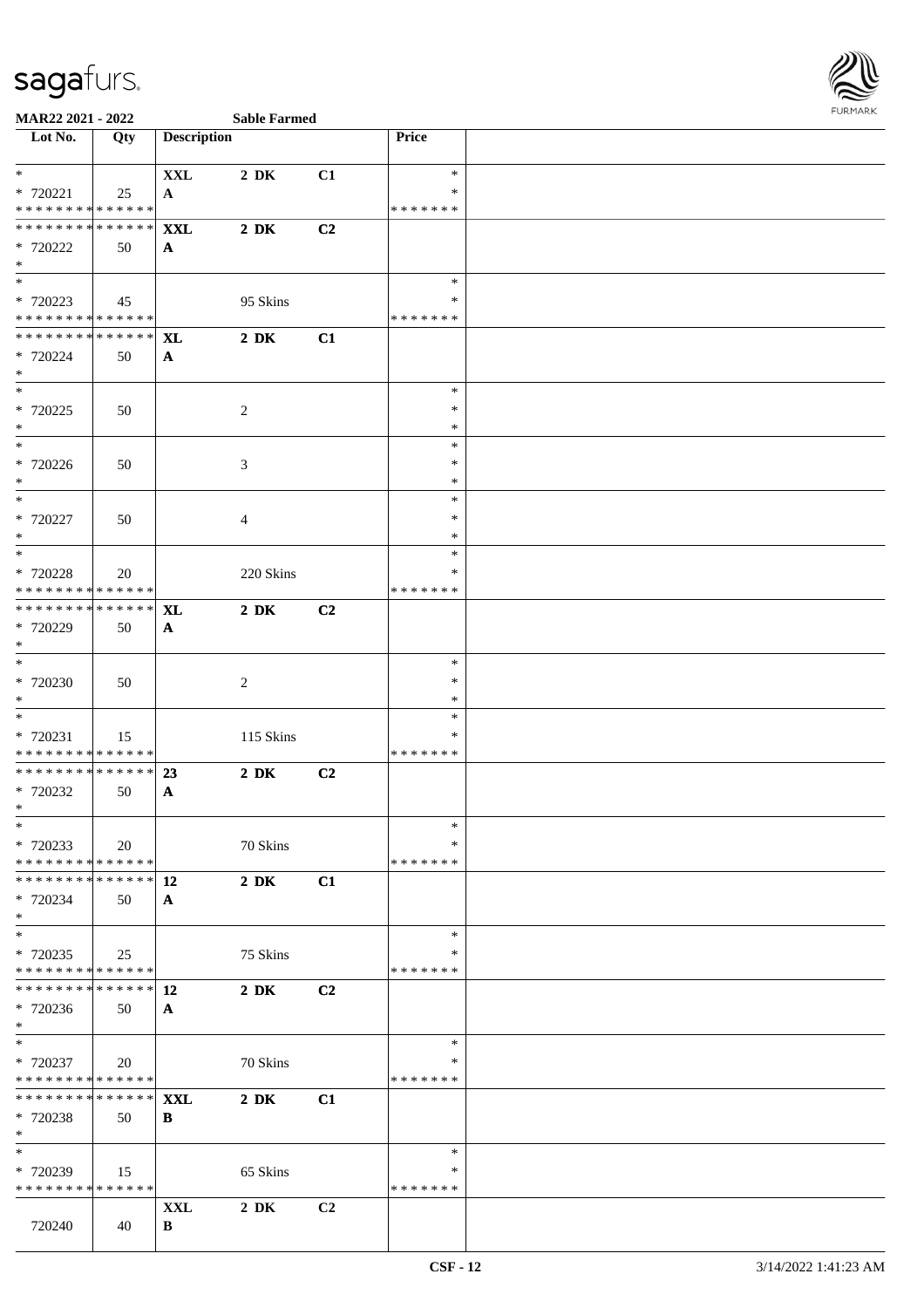

| Lot No.                                        | Qty         | <b>Description</b>        |                  |    | Price                   |  |
|------------------------------------------------|-------------|---------------------------|------------------|----|-------------------------|--|
| ******** <mark>******</mark>                   |             | <b>XL</b>                 | $2\,$ DK         | C1 |                         |  |
| * 720241                                       | 50          | B                         |                  |    |                         |  |
| $*$                                            |             |                           |                  |    |                         |  |
| $\overline{\phantom{0}}$                       |             |                           |                  |    | $\ast$                  |  |
| * 720242<br>* * * * * * * * * * * * * *        | 30          |                           | 80 Skins         |    | ∗<br>* * * * * * *      |  |
|                                                |             | $\bold{X}\bold{L}$        | $2\,$ DK         | C2 |                         |  |
| 720243                                         | 55          | $\, {\bf B}$              |                  |    |                         |  |
|                                                |             |                           |                  |    |                         |  |
| ******** <mark>******</mark>                   |             | 12                        | $2\ \mathrm{DK}$ | C2 |                         |  |
| * 720244<br>$*$                                | 50          | B                         |                  |    |                         |  |
| $\overline{\phantom{0}}$                       |             |                           |                  |    | $\ast$                  |  |
| * 720245                                       | 50          |                           | $\sqrt{2}$       |    | $\ast$                  |  |
| $*$                                            |             |                           |                  |    | $\ast$                  |  |
| $\overline{\phantom{0}}$                       |             |                           |                  |    | $\ast$                  |  |
| $* 720246$<br>* * * * * * * * * * * * * *      | 35          |                           | 135 Skins        |    | $\ast$<br>* * * * * * * |  |
| * * * * * * * *                                | ******      | <b>XXL</b>                | $2$ PL           | C2 |                         |  |
| * 720247                                       | 50          | $\mathbf I$               |                  |    |                         |  |
| $*$                                            |             |                           |                  |    |                         |  |
| $\overline{\phantom{0}}$                       |             |                           |                  |    | $\ast$                  |  |
| $* 720248$<br>$*$                              | 50          |                           | $\sqrt{2}$       |    | $\ast$<br>∗             |  |
| $\overline{\ast}$                              |             |                           |                  |    | $\ast$                  |  |
| * 720249                                       | 50          |                           | 3                |    | $\ast$                  |  |
| $*$                                            |             |                           |                  |    | $\ast$                  |  |
|                                                |             |                           |                  |    | $\ast$<br>$\ast$        |  |
| $* 720250$<br>$*$                              | 50          |                           | 4                |    | $\ast$                  |  |
| $*$                                            |             |                           |                  |    | $\ast$                  |  |
| * 720251                                       | 15          |                           | 215 Skins        |    | ∗                       |  |
| * * * * * * * * * * * * * *                    |             |                           |                  |    | * * * * * * *           |  |
| * * * * * * * * * * * * * * *<br>$* 720252$    | 50          | <b>XXL</b><br>$\mathbf I$ | $3\,$ DK         | C1 |                         |  |
| $*$                                            |             |                           |                  |    |                         |  |
| $*$ $-$                                        |             |                           |                  |    | $*$                     |  |
| * 720253                                       | 40          |                           | 90 Skins         |    | $\ast$                  |  |
| * * * * * * * * * * * * * *<br>* * * * * * * * | * * * * * * | <b>XXL</b>                | $3\,$ DK         | C2 | * * * * * * *           |  |
| * 720254                                       | 50          | $\mathbf{I}$              |                  |    |                         |  |
| $*$                                            |             |                           |                  |    |                         |  |
| $*$                                            |             |                           |                  |    | $\ast$                  |  |
| $*720255$                                      | 50          |                           | $\overline{2}$   |    | $\ast$                  |  |
| $*$<br>$\ast$                                  |             |                           |                  |    | $\ast$<br>$\ast$        |  |
| * 720256                                       | 20          |                           | 120 Skins        |    | ∗                       |  |
| * * * * * * * * * * * * * *                    |             |                           |                  |    | * * * * * * *           |  |
| * * * * * * * *                                | ******      | <b>XL</b>                 | $3\,$ DK         | C1 |                         |  |
| * 720257                                       | 50          | $\bf{I}$                  |                  |    |                         |  |
| $*$<br>$*$                                     |             |                           |                  |    | $\ast$                  |  |
| * 720258                                       | 50          |                           | $\sqrt{2}$       |    | $\ast$                  |  |
| $*$                                            |             |                           |                  |    | $\ast$                  |  |
| $*$                                            |             |                           |                  |    | $\ast$                  |  |
| * 720259<br>$*$                                | 50          |                           | 3                |    | $\ast$<br>$\ast$        |  |
| $\ast$                                         |             |                           |                  |    | $\ast$                  |  |
| * 720260                                       | 50          |                           | $\overline{4}$   |    | $\ast$                  |  |
| $*$                                            |             |                           |                  |    | $\ast$                  |  |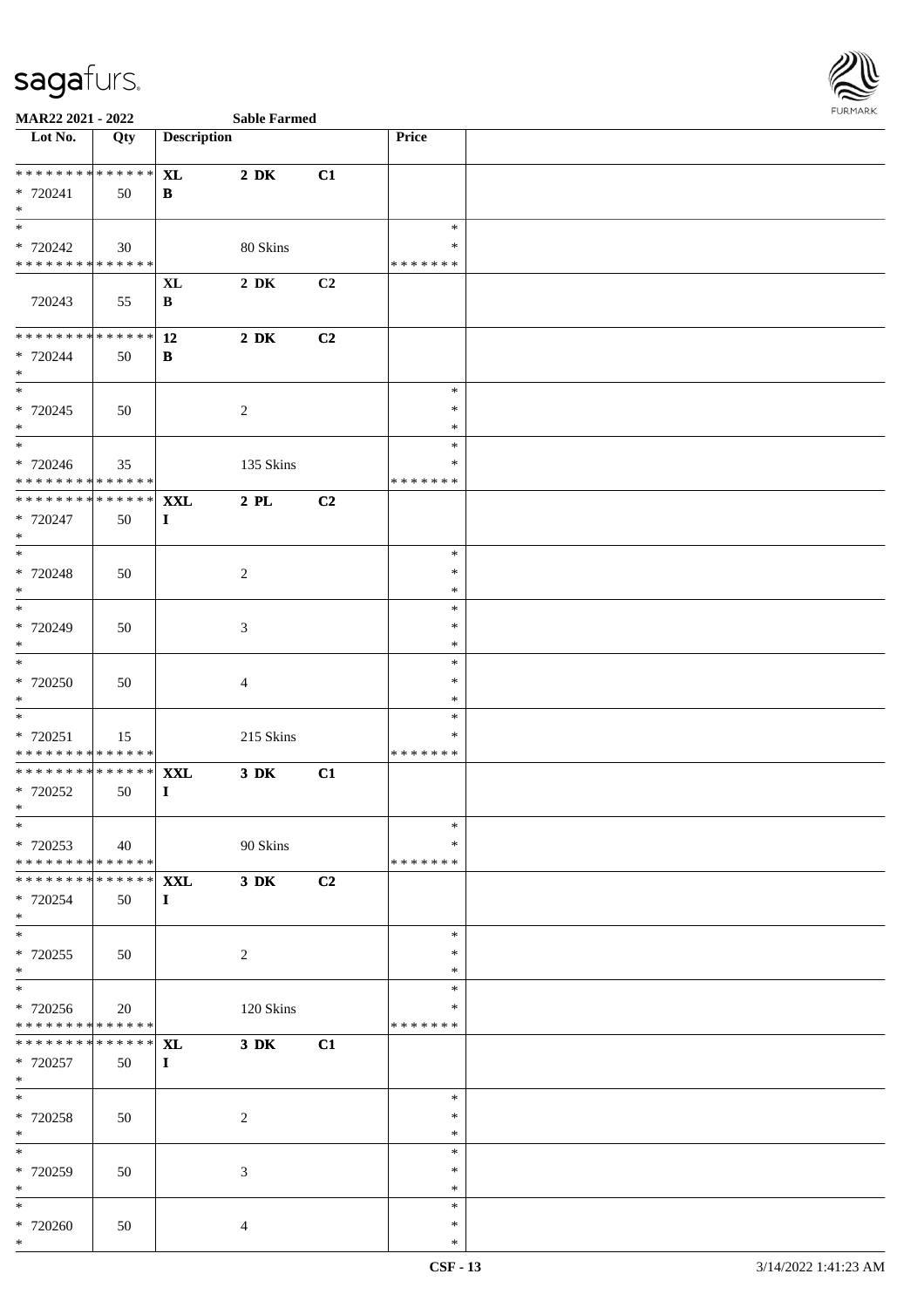

| Lot No.                                                  | Qty           | <b>Description</b> |                  |    | Price                   |  |
|----------------------------------------------------------|---------------|--------------------|------------------|----|-------------------------|--|
| $\ddot{x}$                                               |               | $\bold{X}\bold{L}$ | 3 DK             | C1 | $\ast$                  |  |
| $* 720261$<br>* * * * * * * * <mark>* * * * * * *</mark> | 50            | $\mathbf{I}$       |                  |    | $\ast$<br>* * * * * * * |  |
| * * * * * * * * <mark>* * * * * * *</mark>               |               | <b>XL</b>          | 3 DK             | C2 |                         |  |
| * 720262                                                 | 50            | $\bf{I}$           |                  |    |                         |  |
| $\ast$                                                   |               |                    |                  |    | $\ast$                  |  |
| * 720263                                                 | 50            |                    | 2                |    | $\ast$                  |  |
| $*$<br>$\ast$                                            |               |                    |                  |    | $\ast$<br>$\ast$        |  |
| * 720264                                                 | 50            |                    | $\mathfrak{Z}$   |    | ∗                       |  |
| $*$                                                      |               |                    |                  |    | $\ast$<br>$\ast$        |  |
| * 720265                                                 | 50            |                    | $\overline{4}$   |    | $\ast$                  |  |
| $*$                                                      |               |                    |                  |    | $\ast$                  |  |
| * 720266                                                 | 50            |                    | $\mathfrak{S}$   |    | $\ast$<br>$\ast$        |  |
| $*$<br>*                                                 |               |                    |                  |    | $\ast$                  |  |
| * 720267                                                 | 50            |                    | 300 Skins        |    | $\ast$<br>∗             |  |
| * * * * * * * * * * * * * * <mark>*</mark>               |               |                    |                  |    | * * * * * * *           |  |
| ************** 12                                        |               |                    | $3\ \mathrm{DK}$ | C1 |                         |  |
| * 720268<br>$\ast$                                       | 50            | $\mathbf{I}$       |                  |    |                         |  |
| $*$                                                      |               |                    |                  |    | $\ast$                  |  |
| * 720269<br>$\ast$                                       | 50            |                    | 2                |    | $\ast$<br>$\ast$        |  |
| $\overline{\ast}$                                        |               |                    |                  |    | $\ast$                  |  |
| * 720270<br>$*$                                          | 50            |                    | $\mathfrak{Z}$   |    | ∗<br>$\ast$             |  |
|                                                          |               |                    |                  |    | $\ast$                  |  |
| * 720271                                                 | 50            |                    | $\overline{4}$   |    | $\ast$                  |  |
| $*$<br>$*$                                               |               |                    |                  |    | $\ast$<br>$\ast$        |  |
| * 720272                                                 | 50            |                    | $\mathfrak{S}$   |    | $\ast$                  |  |
| $\ast$                                                   |               |                    |                  |    | $\ast$<br>$\ast$        |  |
| * 720273                                                 | 25            |                    | 275 Skins        |    | $\ast$                  |  |
| * * * * * * * * <mark>* * * * * * *</mark>               |               |                    |                  |    | *******                 |  |
| * 720274                                                 | 50            | $\bf{I}$           | $3\,$ DK         | C2 |                         |  |
| $\ast$<br>$*$                                            |               |                    |                  |    |                         |  |
| * 720275                                                 | 50            |                    | 2                |    | $\ast$<br>$\ast$        |  |
| $\ast$                                                   |               |                    |                  |    | $\ast$                  |  |
| $\overline{\ast}$<br>* 720276                            | 50            |                    | 3                |    | $\ast$<br>$\ast$        |  |
| $*$                                                      |               |                    |                  |    | ∗                       |  |
| $\overline{\ast}$<br>* 720277                            |               |                    |                  |    | $\ast$<br>∗             |  |
| * * * * * * * * <mark>* * * * * *</mark>                 | 20            |                    | 170 Skins        |    | * * * * * * *           |  |
| * * * * * * * *                                          | * * * * * * * | <b>XXL</b>         | $3\,$ DK         | C1 |                         |  |
| * 720278<br>$\ast$                                       | 50            | $\mathbf{A}$       |                  |    |                         |  |
| $\overline{\phantom{0}}$                                 |               |                    |                  |    | $\ast$                  |  |
| * 720279<br>* * * * * * * * <mark>* * * * * * *</mark>   | 15            |                    | 65 Skins         |    | ∗<br>*******            |  |
| * * * * * * * * * * * * * * <mark>*</mark>               |               | <b>XXL</b>         | $3\,$ DK         | C2 |                         |  |
| * 720280<br>$\ast$                                       | 50            | $\mathbf{A}$       |                  |    |                         |  |
|                                                          |               |                    |                  |    |                         |  |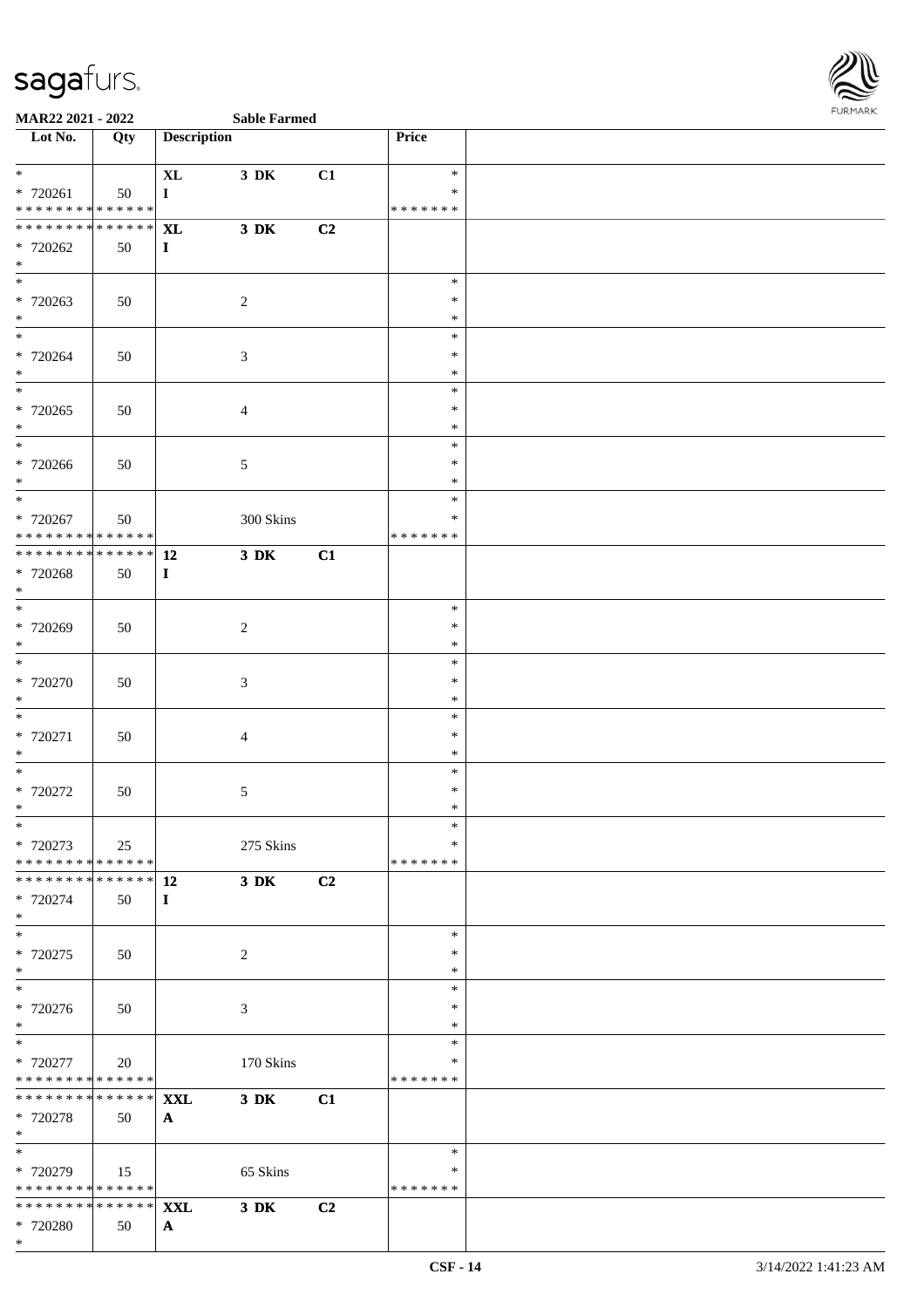

| Lot No.                                                                            | Qty | <b>Description</b>             |             |    | <b>Price</b>                      |  |
|------------------------------------------------------------------------------------|-----|--------------------------------|-------------|----|-----------------------------------|--|
| $\ast$<br>* 720281<br>* * * * * * * * * * * * * *                                  | 15  | $\mathbf{XXL}$<br>$\mathbf{A}$ | 3 DK        | C2 | $\ast$<br>∗<br>* * * * * * *      |  |
| * * * * * * * * * * * * * * *<br>* 720282<br>$*$                                   | 50  | <b>XL</b><br>$\mathbf{A}$      | 3 DK        | C1 |                                   |  |
| $*$<br>* 720283<br>$*$                                                             | 50  |                                | 2           |    | $\ast$<br>$\ast$<br>$\ast$        |  |
| * 720284<br>* * * * * * * * * * * * * *                                            | 60  |                                | 160 Skins   |    | $\ast$<br>∗<br>* * * * * * *      |  |
| **************<br>* 720285<br>$*$                                                  | 50  | <b>XL</b><br>$\mathbf{A}$      | $3$ DK      | C2 |                                   |  |
| $*$<br>* 720286<br>$*$                                                             | 50  |                                | 2           |    | $\ast$<br>$\ast$<br>$\ast$        |  |
| * 720287<br>* * * * * * * * * * * * * * *                                          | 45  |                                | 145 Skins   |    | $\ast$<br>∗<br>* * * * * * *      |  |
| ******** <mark>******</mark><br>* 720288<br>$*$                                    | 50  | 12<br>$\mathbf{A}$             | 3 DK        | C2 |                                   |  |
| $*$<br>* 720289<br>$\ast$                                                          | 50  |                                | 2           |    | $\ast$<br>$\ast$<br>$\ast$        |  |
| * 720290<br>$*$                                                                    | 50  |                                | 3           |    | $\ast$<br>$\ast$<br>$\ast$        |  |
| $\overline{\phantom{0}}$<br>* 720291<br>* * * * * * * * <mark>* * * * * * *</mark> | 30  |                                | 180 Skins   |    | $\ast$<br>∗<br>* * * * * * *      |  |
| ******** <mark>******</mark><br>* 720292<br>$\ast$                                 | 50  | <b>XXL</b><br>$\bf{I}$         | <b>4 DK</b> | C2 |                                   |  |
| $*$<br>* 720293<br>* * * * * * * * * * * * * * *                                   | 50  |                                | 100 Skins   |    | $\ast$<br>$\ast$<br>* * * * * * * |  |
| * * * * * * * * * * * * * * *<br>* 720294<br>$\ast$                                | 50  | <b>XL</b><br>$\mathbf{I}$      | <b>4 DK</b> | C2 |                                   |  |
| $*$<br>* 720295<br>$*$                                                             | 50  |                                | 2           |    | $\ast$<br>$\ast$<br>$\ast$        |  |
| * 720296<br>$*$                                                                    | 50  |                                | 3           |    | $\ast$<br>$\ast$<br>∗             |  |
| $\ast$<br>* 720297<br>* * * * * * * * * * * * * *                                  | 25  |                                | 175 Skins   |    | $\ast$<br>$\ast$<br>* * * * * * * |  |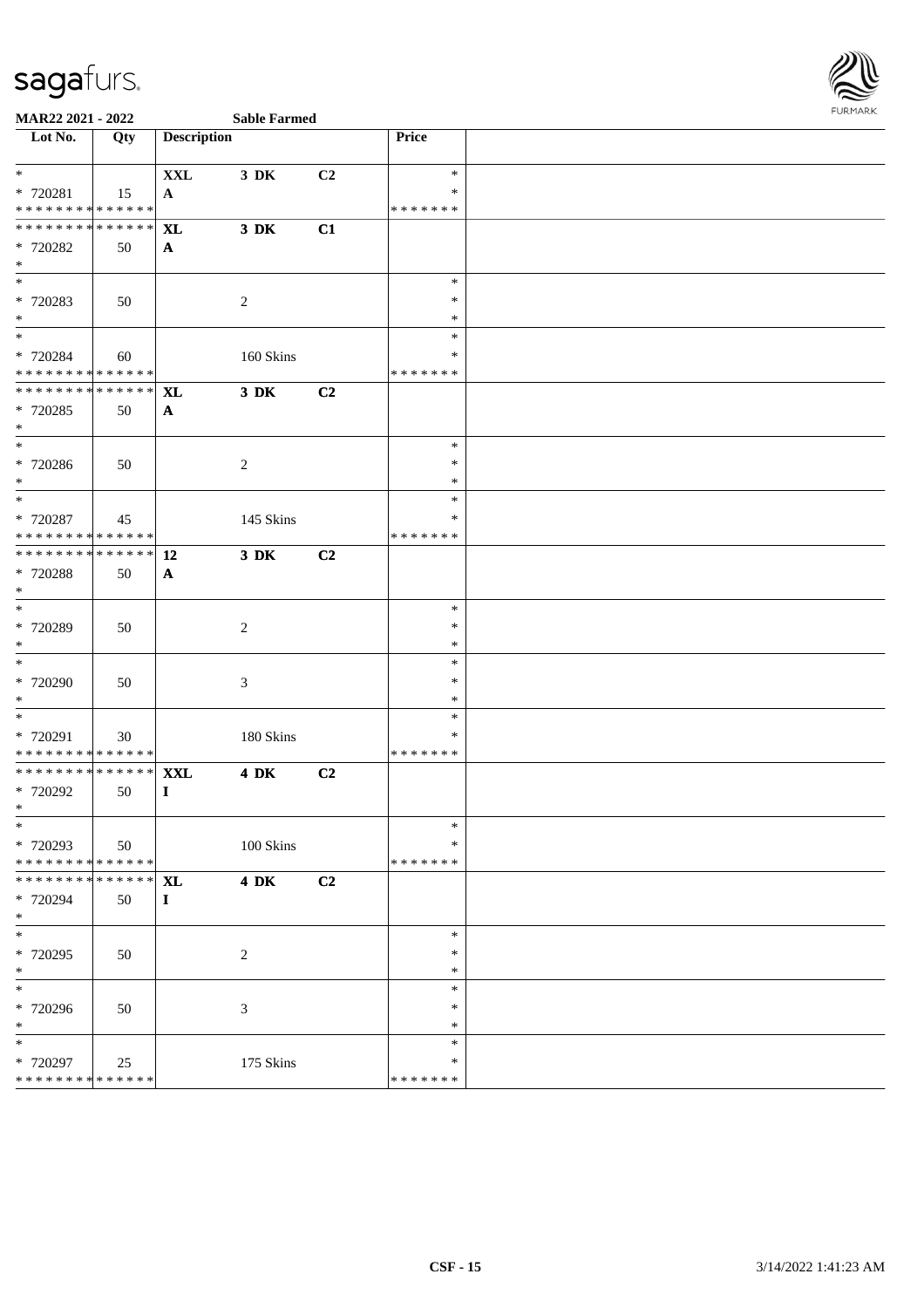

| Lot No.                                                                  | Qty | <b>Description</b>                 |                  |    | <b>Price</b>                         |  |
|--------------------------------------------------------------------------|-----|------------------------------------|------------------|----|--------------------------------------|--|
| 720301                                                                   | 50  | $\mathbf{XXL}$<br>$\mathbf I$      | $2$ PL           | C2 |                                      |  |
| * * * * * * * * <mark>* * * * * * *</mark><br>* 720302<br>$*$            | 50  | $\bold{X}\bold{L}$<br>$\mathbf{I}$ | $2\,$ DK         | C1 |                                      |  |
| $\overline{\ }$<br>* 720303<br>$*$                                       | 50  |                                    | $\overline{2}$   |    | $\ast$<br>$\ast$<br>$\ast$           |  |
| * 720304<br>$*$                                                          | 50  |                                    | $\mathfrak{Z}$   |    | $\ast$<br>$\ast$<br>$\ast$           |  |
| $\overline{\phantom{0}}$<br>* 720305<br>$*$                              | 50  |                                    | $\overline{4}$   |    | $\ast$<br>$\ast$<br>$\ast$           |  |
| $\overline{\phantom{0}}$<br>* 720306<br>$*$<br>$\frac{1}{1}$             | 50  |                                    | $\sqrt{5}$       |    | $\ast$<br>$\ast$<br>$\ast$           |  |
| * 720307<br>$*$<br>$\overline{\phantom{0}}$                              | 50  |                                    | $\sqrt{6}$       |    | $\ast$<br>$\ast$<br>$\ast$           |  |
| * 720308<br>$*$<br>$\overline{\phantom{0}}$                              | 50  |                                    | $\boldsymbol{7}$ |    | $\ast$<br>$\ast$<br>$\ast$           |  |
| * 720309<br>$*$                                                          | 50  |                                    | $8\,$            |    | $\ast$<br>$\ast$<br>$\ast$           |  |
| $* 720310$<br>* * * * * * * * <mark>* * * * * * *</mark>                 | 14  |                                    | 414 Skins        |    | $\ast$<br>∗<br>* * * * * * *         |  |
| ******** <mark>******</mark><br>* 720311<br>$*$                          | 50  | <b>XL</b><br>$\mathbf{I}$          | $2$ PL           | C2 |                                      |  |
| $*$<br>* 720312<br>$\ast$                                                | 50  |                                    | $\sqrt{2}$       |    | $\ast$<br>$\ast$<br>$\ast$           |  |
| $*$<br>* 720313<br>******** <mark>******</mark>                          | 55  |                                    | 155 Skins        |    | $\ast$<br>$\ast$<br>* * * * * * *    |  |
| * * * * * * * * * * * * * * *<br>* 720314<br>$*$                         | 50  | 12<br>$\mathbf{I}$                 | $2$ PL           | C1 |                                      |  |
| $*$<br>* 720315<br>$*$                                                   | 50  |                                    | 2                |    | $\ast$<br>$\ast$<br>$\ast$<br>$\ast$ |  |
| * 720316<br>$*$<br>$\overline{\phantom{0}}$                              | 50  |                                    | $\mathfrak{Z}$   |    | $\ast$<br>$\ast$<br>$\ast$           |  |
| * 720317<br>* * * * * * * * * * * * * *<br>* * * * * * * * * * * * * * * | 15  |                                    | 165 Skins        |    | $\ast$<br>* * * * * * *              |  |
| * 720318<br>$*$<br>$*$                                                   | 50  | 12<br>$\bf{I}$                     | $2$ PL           | C2 | $\ast$                               |  |
| * 720319<br>$*$<br>$*$                                                   | 50  |                                    | $\sqrt{2}$       |    | $\ast$<br>$\ast$<br>$\ast$           |  |
| * 720320<br>$*$                                                          | 50  |                                    | $\mathfrak{Z}$   |    | $\ast$<br>$\ast$                     |  |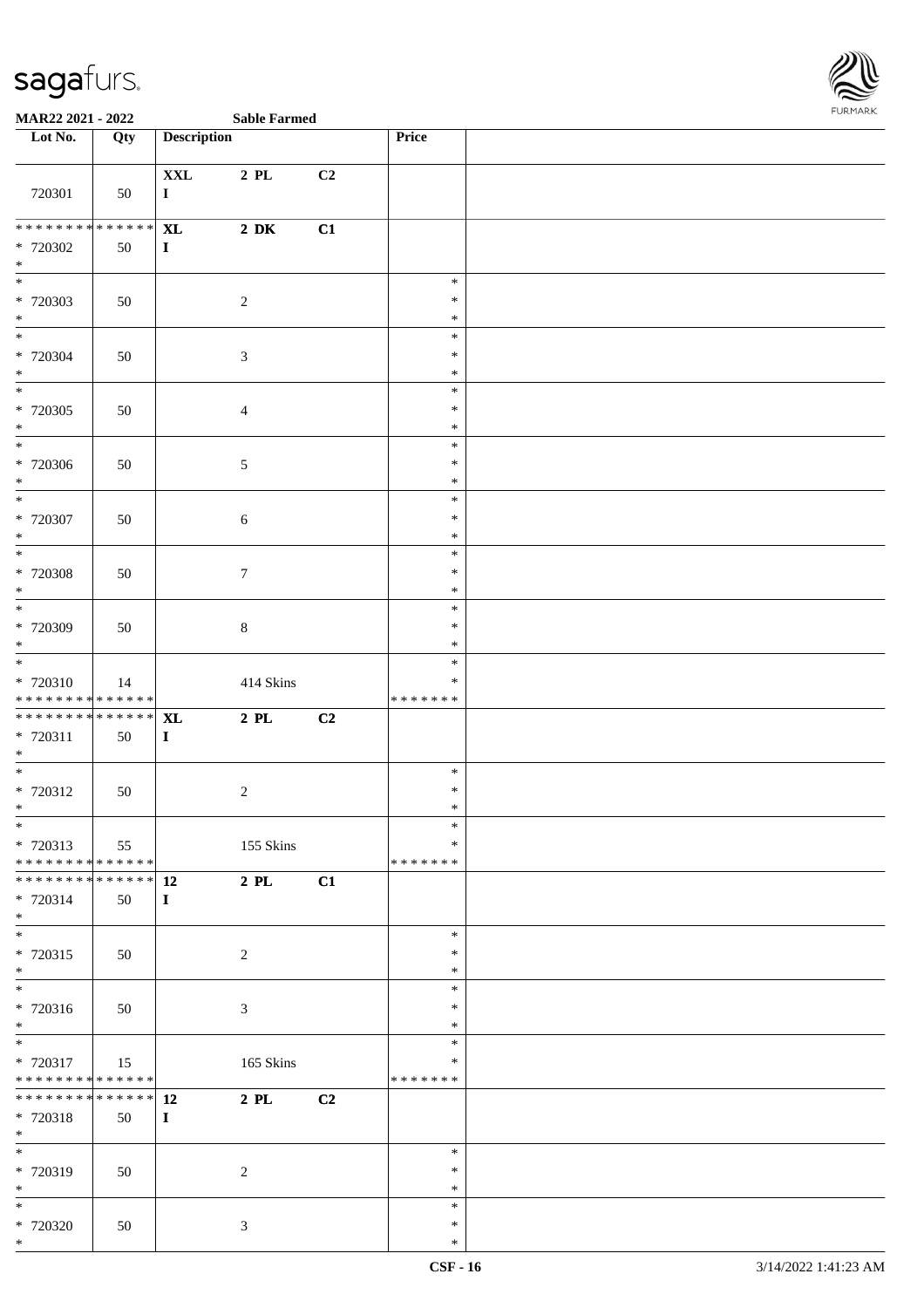

### **MAR22 2021 - 2022**

| <b>Sable Farmed</b> |
|---------------------|

| Lot No.                                 | Qty           | <b>Description</b> |                  |                | Price         |  |
|-----------------------------------------|---------------|--------------------|------------------|----------------|---------------|--|
|                                         |               |                    |                  |                |               |  |
| $*$                                     |               | 12                 | 2 PL             | C <sub>2</sub> | $\ast$        |  |
| * 720321                                | 50            | $\bf{I}$           |                  |                | $\ast$        |  |
| $*$                                     |               |                    |                  |                | $\ast$        |  |
| $*$                                     |               |                    |                  |                | $\ast$        |  |
| * 720322                                | 40            |                    | 240 Skins        |                | ∗             |  |
| * * * * * * * * * * * * * *             |               |                    |                  |                | * * * * * * * |  |
| * * * * * * * *                         | ******        | <b>XXL</b>         | $2\,$ DK         | C1             |               |  |
| * 720323<br>$*$                         | 50            | $\mathbf{A}$       |                  |                |               |  |
| $*$                                     |               |                    |                  |                | $\ast$        |  |
| * 720324                                | 45            |                    | 95 Skins         |                | ∗             |  |
| * * * * * * * * * * * * * *             |               |                    |                  |                | * * * * * * * |  |
| ******** <mark>******</mark>            |               | <b>XXL</b>         | $2$ PL           | C1             |               |  |
| * 720325                                | 50            | $\mathbf{A}$       |                  |                |               |  |
| $*$                                     |               |                    |                  |                |               |  |
| $*$                                     |               |                    |                  |                | $\ast$        |  |
| * 720326                                | 29            |                    | 79 Skins         |                | $\ast$        |  |
| * * * * * * * * * * * * * *             |               |                    |                  |                | * * * * * * * |  |
| * * * * * * * * * * * * * * *           |               | <b>XL</b>          | $2\ \mathrm{DK}$ | C1             |               |  |
| * 720327                                | 50            | $\mathbf{A}$       |                  |                |               |  |
| $*$                                     |               |                    |                  |                |               |  |
| $\overline{\phantom{0}}$                |               |                    |                  |                | $\ast$        |  |
| * 720328                                | 45            |                    | 95 Skins         |                | *             |  |
| * * * * * * * * * * * * * *             |               |                    |                  |                | * * * * * * * |  |
| ******** <mark>******</mark>            |               | <b>XL</b>          | $2\ \mathrm{DK}$ | C <sub>2</sub> |               |  |
| * 720329<br>$*$                         | 50            | $\mathbf{A}$       |                  |                |               |  |
| $*$                                     |               |                    |                  |                | ∗             |  |
| * 720330                                | 30            |                    | 80 Skins         |                | ∗             |  |
| * * * * * * * * * * * * * *             |               |                    |                  |                | * * * * * * * |  |
| * * * * * * * * * * * * * *             |               | <b>XL</b>          | $2$ PL           | C1             |               |  |
| * 720331                                | 50            | A                  |                  |                |               |  |
| $*$                                     |               |                    |                  |                |               |  |
| $*$                                     |               |                    |                  |                | $\ast$        |  |
| * 720332                                | 33            |                    | 83 Skins         |                | ∗             |  |
| * * * * * * * * * * * * * *             |               |                    |                  |                | * * * * * * * |  |
| ******** <mark>******</mark> <b>XL</b>  |               |                    | 2 PL             | C2             |               |  |
| * 720333                                | 50            | $\mathbf{A}$       |                  |                |               |  |
| $*$                                     |               |                    |                  |                |               |  |
|                                         |               |                    |                  |                | $\ast$<br>*   |  |
| * 720334<br>* * * * * * * * * * * * * * | 48            |                    | 98 Skins         |                | * * * * * * * |  |
| * * * * * * * * * * * * * * *           |               | 123                | $2$ PL           | C1             |               |  |
| * 720335                                | 50            | $\mathbf{A}$       |                  |                |               |  |
| $*$                                     |               |                    |                  |                |               |  |
| $*$                                     |               |                    |                  |                | $\ast$        |  |
| * 720336                                | 50            |                    | $\overline{2}$   |                | ∗             |  |
| $*$                                     |               |                    |                  |                | $\ast$        |  |
| $*$                                     |               |                    |                  |                | $\ast$        |  |
| * 720337                                | 21            |                    | 121 Skins        |                | *             |  |
| * * * * * * * * * * * * * *             |               |                    |                  |                | * * * * * * * |  |
| * * * * * * * *                         | * * * * * * * | <b>XXL</b>         | $2\,$ DK         | C1             |               |  |
| * 720338                                | 50            | B                  |                  |                |               |  |
| $*$<br>$\ast$                           |               |                    |                  |                |               |  |
|                                         |               |                    |                  |                | ∗<br>∗        |  |
| * 720339<br>* * * * * * * * * * * * * * | 27            |                    | 77 Skins         |                | * * * * * * * |  |
|                                         |               | XL                 | $2\,$ DK         | C1             |               |  |
| 720340                                  | 54            | B                  |                  |                |               |  |
|                                         |               |                    |                  |                |               |  |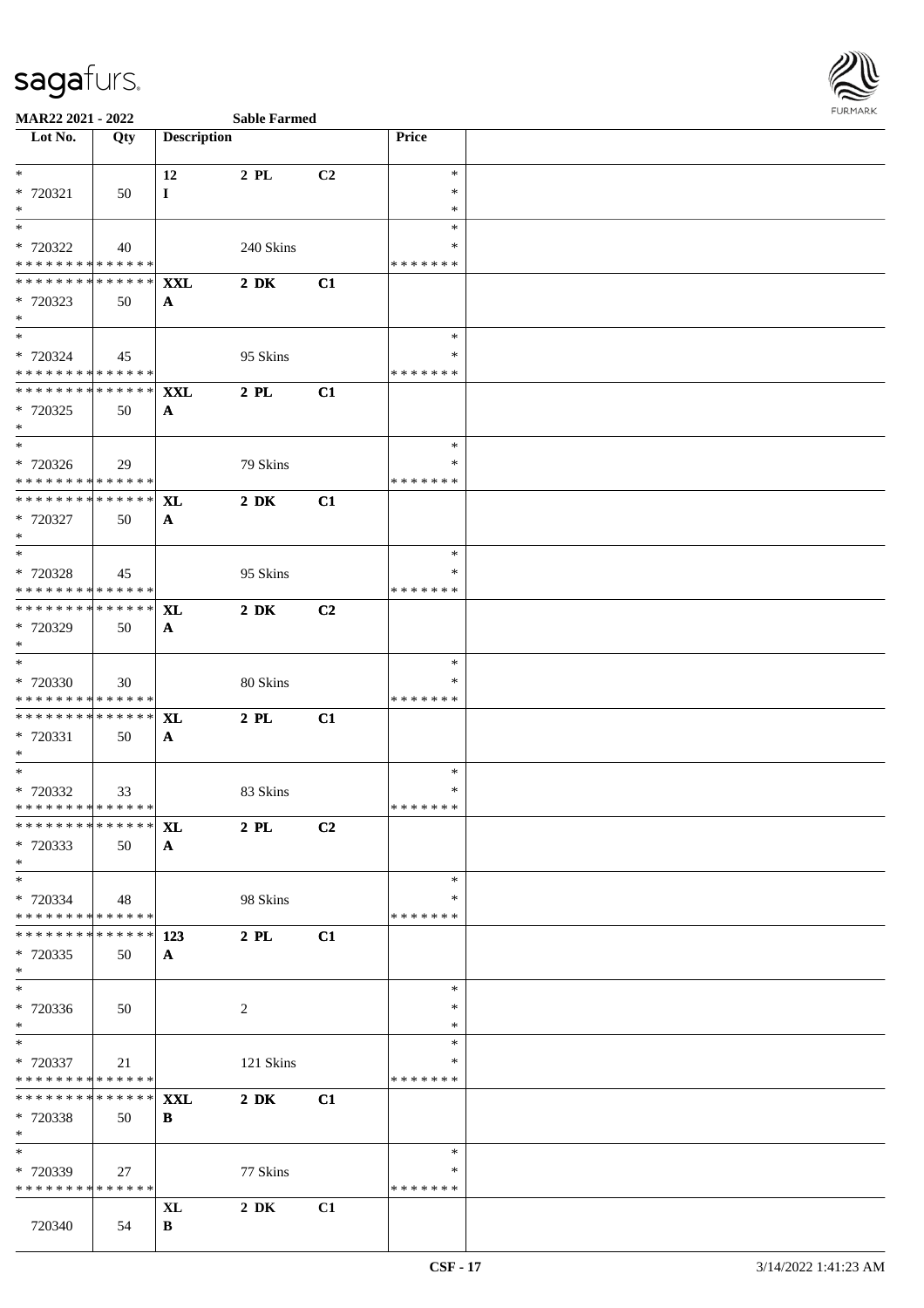

| Lot No.                                                      | Qty         | <b>Description</b>                 |                |                | Price              |  |
|--------------------------------------------------------------|-------------|------------------------------------|----------------|----------------|--------------------|--|
|                                                              |             |                                    |                |                |                    |  |
| ******** <mark>******</mark>                                 |             | <b>XL</b>                          | $3\,$ DK       | C1             |                    |  |
| * 720341                                                     | 50          | $\bf{I}$                           |                |                |                    |  |
| $*$<br>$\ast$                                                |             |                                    |                |                | $\ast$             |  |
| * 720342                                                     | 25          |                                    | 75 Skins       |                | ∗                  |  |
| * * * * * * * * * * * * * *                                  |             |                                    |                |                | * * * * * * *      |  |
| ******** <mark>******</mark>                                 |             | <b>XL</b>                          | $3$ DK         | C2             |                    |  |
| * 720343                                                     | 50          | $\bf{I}$                           |                |                |                    |  |
| $*$                                                          |             |                                    |                |                |                    |  |
| $\ast$                                                       |             |                                    |                |                | $\ast$             |  |
| * 720344                                                     | 37          |                                    | 87 Skins       |                | $\ast$             |  |
| * * * * * * * * * * * * * *<br>* * * * * * * * * * * * * * * |             |                                    |                |                | * * * * * * *      |  |
|                                                              |             | 123                                | $3$ DK         | C <sub>2</sub> |                    |  |
| * 720345<br>$*$                                              | 50          | $\bf{I}$                           |                |                |                    |  |
| $\overline{\phantom{0}}$                                     |             |                                    |                |                | $\ast$             |  |
| * 720346                                                     | 21          |                                    | 71 Skins       |                | ∗                  |  |
| * * * * * * * * * * * * * *                                  |             |                                    |                |                | * * * * * * *      |  |
| ******** <mark>******</mark>                                 |             | 123                                | $3$ DK         | C1             |                    |  |
| * 720347                                                     | 50          | $\mathbf{A}$                       |                |                |                    |  |
| $*$                                                          |             |                                    |                |                |                    |  |
| $\overline{\phantom{0}}$                                     |             |                                    |                |                | $\ast$             |  |
| * 720348<br>* * * * * * * * * * * * * *                      | 20          |                                    | 70 Skins       |                | ∗<br>* * * * * * * |  |
|                                                              |             | <b>XL</b>                          | 3 DK           | C2             |                    |  |
| 720349                                                       | 49          | B                                  |                |                |                    |  |
|                                                              |             |                                    |                |                |                    |  |
|                                                              |             | 123                                | $3\,$ DK       | C1             |                    |  |
| 720350                                                       | 40          | B                                  |                |                |                    |  |
|                                                              |             |                                    |                |                |                    |  |
|                                                              |             | <b>XL</b>                          | $2\,$ DK       | C1             |                    |  |
| 720351                                                       | 50          | $\mathbf{I}$                       | SL1            |                |                    |  |
| * * * * * * * * * * * * * *                                  |             |                                    |                |                |                    |  |
| $* 720352$                                                   | 50          | $\bold{X}\bold{L}$<br>$\mathbf{I}$ | $2$ PL<br>SIL1 | C1             |                    |  |
| $*$                                                          |             |                                    |                |                |                    |  |
| $*$                                                          |             |                                    |                |                | $*$                |  |
| * 720353                                                     | 10          |                                    | 60 Skins       |                | ∗                  |  |
| * * * * * * * * * * * * * *                                  |             |                                    |                |                | * * * * * * *      |  |
| * * * * * * * * * * * * * * *                                |             | <b>XL</b>                          | $2$ PL         | C2             |                    |  |
| * 720354                                                     | 50          | $\bf{I}$                           | SIL1           |                |                    |  |
| $\ast$                                                       |             |                                    |                |                |                    |  |
| $*$                                                          |             |                                    |                |                | $\ast$<br>∗        |  |
| * 720355<br>* * * * * * * * * * * * * *                      | 30          |                                    | 80 Skins       |                | * * * * * * *      |  |
| * * * * * * * *                                              | ******      | <b>12</b>                          | $2$ PL         | C <sub>2</sub> |                    |  |
| * 720356                                                     | 50          | $\bf{I}$                           | SL1            |                |                    |  |
| $*$                                                          |             |                                    |                |                |                    |  |
| $*$                                                          |             |                                    |                |                | $\ast$             |  |
| * 720357                                                     | 50          |                                    | 100 Skins      |                | ∗                  |  |
| * * * * * * * * * * * * * *                                  |             |                                    |                |                | * * * * * * *      |  |
|                                                              |             | <b>XL</b>                          | $2\,$ DK       | C1             |                    |  |
| 720358                                                       | 45          | $\mathbf{A}$                       | SL1            |                |                    |  |
|                                                              |             | ${\bf XX/ X}$                      | $3\,$ DK       | C1             |                    |  |
| 720359                                                       | 45          | $\bf{I}$                           | SL1            |                |                    |  |
|                                                              |             |                                    |                |                |                    |  |
| * * * * * * * *                                              | * * * * * * | 12                                 | 3 DK           | C <sub>2</sub> |                    |  |
| * 720360                                                     | 50          | $\bf{I}$                           | SL1            |                |                    |  |
| $*$                                                          |             |                                    |                |                |                    |  |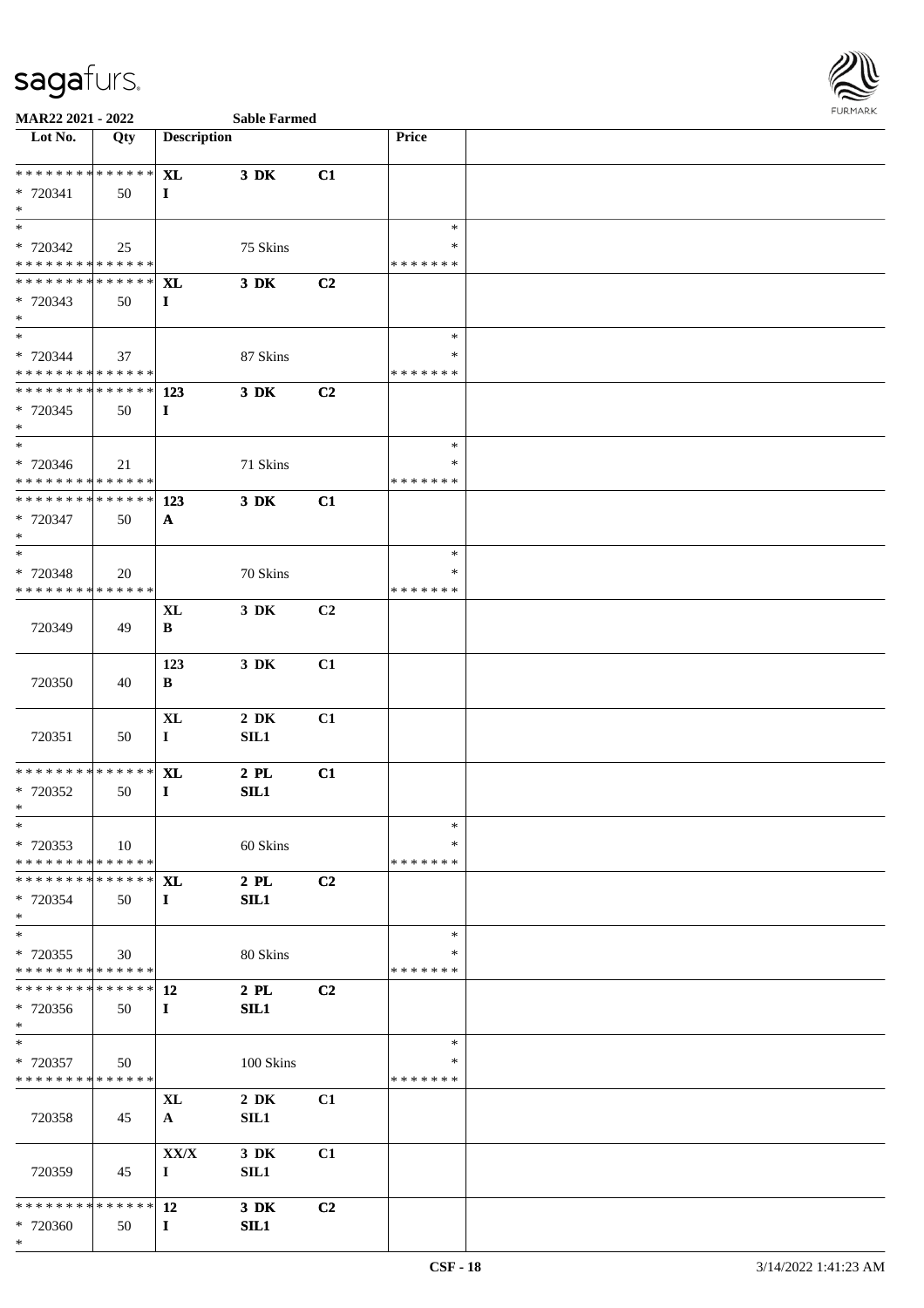

| Lot No.                                                       | Qty    | <b>Description</b>                |                          |    | Price                             |  |
|---------------------------------------------------------------|--------|-----------------------------------|--------------------------|----|-----------------------------------|--|
| $\ast$<br>* 720361<br>* * * * * * * * * * * * * *             | 20     | 12<br>$\mathbf I$                 | $3\,$ DK<br>SL1          | C2 | $\ast$<br>$\ast$<br>* * * * * * * |  |
| 720362                                                        | 33     | XX/X<br>$\mathbf{A}$              | $3\,$ DK<br>SL1          | C1 |                                   |  |
| 720363                                                        | 35     | 12<br>$\mathbf{A}$                | $3\,$ DK<br>SIL1         | C1 |                                   |  |
| 720364                                                        | 25     | ${\bf XX/ X}$<br>$\mathbf I$      | $1\,$ DK<br>SL2          | C1 |                                   |  |
| 720365                                                        | 45     | <b>XXL</b><br>$\mathbf I$         | $2\,$ DK<br>SL2          | C2 |                                   |  |
| 720366                                                        | 35     | <b>XL</b><br>$\mathbf I$          | $2\,$ DK<br>SL2          | C1 |                                   |  |
| * * * * * * * * <mark>* * * * * * *</mark><br>* 720367<br>$*$ | 50     | $\bold{X}\bold{L}$<br>$\mathbf I$ | $2$ PL<br>SL2            | C1 |                                   |  |
| $*$<br>* 720368<br>* * * * * * * * * * * * * *                | 15     |                                   | 65 Skins                 |    | $\ast$<br>$\ast$<br>* * * * * * * |  |
| 720369                                                        | 55     | 23<br>$\mathbf I$                 | $2\,$ DK<br>SL2          | C1 |                                   |  |
| 720370                                                        | 25     | $\mathbf{XL}$<br>$\mathbf{A}$     | $2\,$ DK<br>SL2          | C1 |                                   |  |
| 720371                                                        | 50     | 12<br>$\mathbf{A}$                | $2\,$ DK<br>SL2          | C1 |                                   |  |
| 720372                                                        | 40     | <b>XL</b><br>$\, {\bf B}$         | $2\;\mathrm{DK}$<br>SLL2 | C2 |                                   |  |
| 720373                                                        | 37     | 12<br>$\, {\bf B}$                | $2\,$ DK<br>${\bf SIL2}$ | C2 |                                   |  |
| 720374                                                        | 45     | ${\bf XX/ X}$<br>$\mathbf I$      | $3\,$ DK<br>SL2          | C1 |                                   |  |
| 720375                                                        | 41     | ${\bf XX/ X}$<br>${\bf A}$        | $3\,$ DK<br>SL2          | C1 |                                   |  |
| 720376                                                        | $25\,$ | ${\bf XX/ X}$<br>$\, {\bf B} \,$  | $2\,$ DK<br>SIL3         | C2 |                                   |  |
| 720377                                                        | 16     | 23<br>$\, {\bf B}$                | $2\,$ DK<br>SIL3         | C2 |                                   |  |
| 720378                                                        | 40     | 12<br>$\mathbf A$                 | $3\,$ DK<br>SL3          | C1 |                                   |  |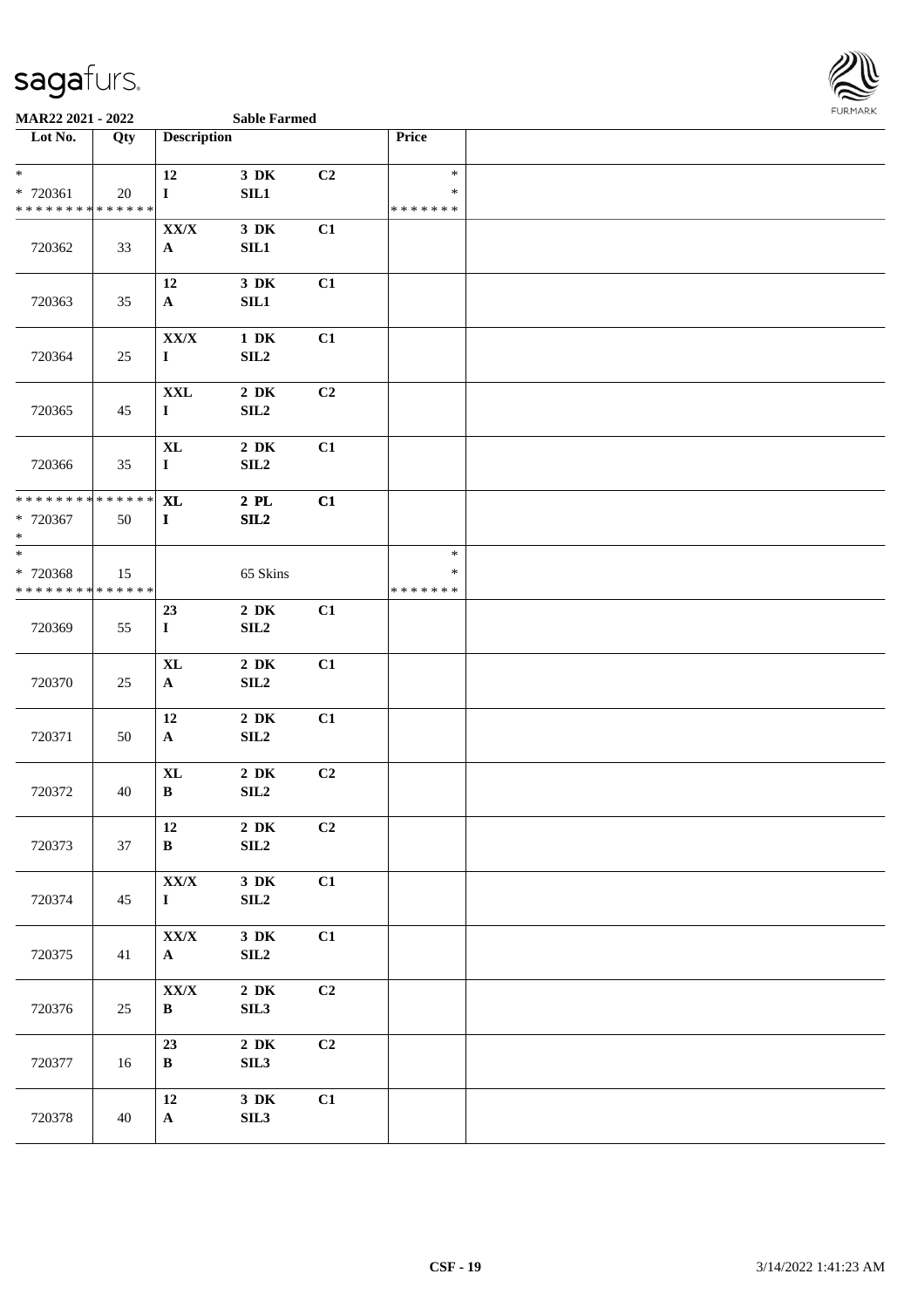\*

 $\overline{\phantom{a}}$ 



| Lot No.                                                          | Qty                   | <b>Description</b>             |                  |    | Price                             |  |
|------------------------------------------------------------------|-----------------------|--------------------------------|------------------|----|-----------------------------------|--|
| 720381                                                           | 40                    | $\mathbf{XXL}$<br>$\mathbf{I}$ | 1 PL             | C1 |                                   |  |
| ******** <mark>******</mark><br>* 720382<br>$\ast$               | 50                    | <b>XXL</b><br>$\bf{I}$         | $1$ PL           | C2 |                                   |  |
| * 720383<br>* * * * * * * * <mark>* * * * * * *</mark>           | 45                    |                                | 95 Skins         |    | $\ast$<br>∗<br>* * * * * * *      |  |
| 720384                                                           | 60                    | $\mathbf{XL}$<br>$\mathbf I$   | $1$ PL           | C1 |                                   |  |
| * * * * * * * * * * * * * * *<br>* 720385<br>$*$                 | 50                    | <b>XXL</b><br>$\mathbf{A}$     | $1$ PL           | C2 |                                   |  |
| $\ast$<br>* 720386<br>* * * * * * * * <mark>* * * * * * *</mark> | 15                    |                                | 65 Skins         |    | $\ast$<br>$\ast$<br>*******       |  |
| * * * * * * * * * * * * * * <mark>*</mark><br>* 720387<br>$*$    | 50                    | <b>XXL</b><br>$\mathbf{I}$     | $2\ \mathrm{DK}$ | C1 |                                   |  |
| $\overline{\ }$<br>* 720388<br>$*$                               | 50                    |                                | $\overline{2}$   |    | $\ast$<br>$\ast$<br>$\ast$        |  |
| * 720389<br>$\ast$                                               | 50                    |                                | $\mathfrak{Z}$   |    | $\ast$<br>$\ast$<br>$\ast$        |  |
| $*$<br>* 720390<br>* * * * * * * * <mark>* * * * * * *</mark>    | 30                    |                                | 180 Skins        |    | $\ast$<br>$\ast$<br>* * * * * * * |  |
| * * * * * * * * <mark>* * * * * * *</mark><br>* 720391<br>$*$    | 50                    | <b>XXL</b><br>$\mathbf{I}$     | $2\ \mathrm{DK}$ | C2 |                                   |  |
| $*$<br>* 720392<br>$\ast$                                        | 50                    |                                | 2                |    | $\ast$<br>$\ast$<br>$\ast$        |  |
| $*$<br>* 720393<br>$\ast$                                        | 50                    |                                | $\mathfrak{Z}$   |    | $\ast$<br>$\ast$<br>$\ast$        |  |
| $*$<br>* 720394<br>$*$                                           | 50                    |                                | $\overline{4}$   |    | $\ast$<br>$\ast$<br>$\ast$        |  |
| * 720395<br>$\ast$                                               | 50                    |                                | 5                |    | $\ast$<br>$\ast$<br>$\ast$        |  |
| $\overline{\ast}$<br>* 720396<br>$\ast$                          | 50                    |                                | 6                |    | $\ast$<br>$\ast$<br>$\ast$        |  |
| $*$<br>* 720397<br>$*$                                           | 50                    |                                | $\tau$           |    | $\ast$<br>$\ast$<br>$\ast$        |  |
| $*$<br>* 720398<br>* * * * * * * * <mark>* * * * * *</mark>      | 35                    |                                | 385 Skins        |    | $\ast$<br>∗<br>*******            |  |
| * * * * * * * *<br>* 720399<br>$*$                               | $* * * * * * *$<br>50 | <b>XL</b><br>$\mathbf{I}$      | $2\ \mathrm{DK}$ | C2 |                                   |  |
| $\ast$<br>* 720400                                               | 50                    |                                | $\overline{c}$   |    | $\ast$<br>$\ast$                  |  |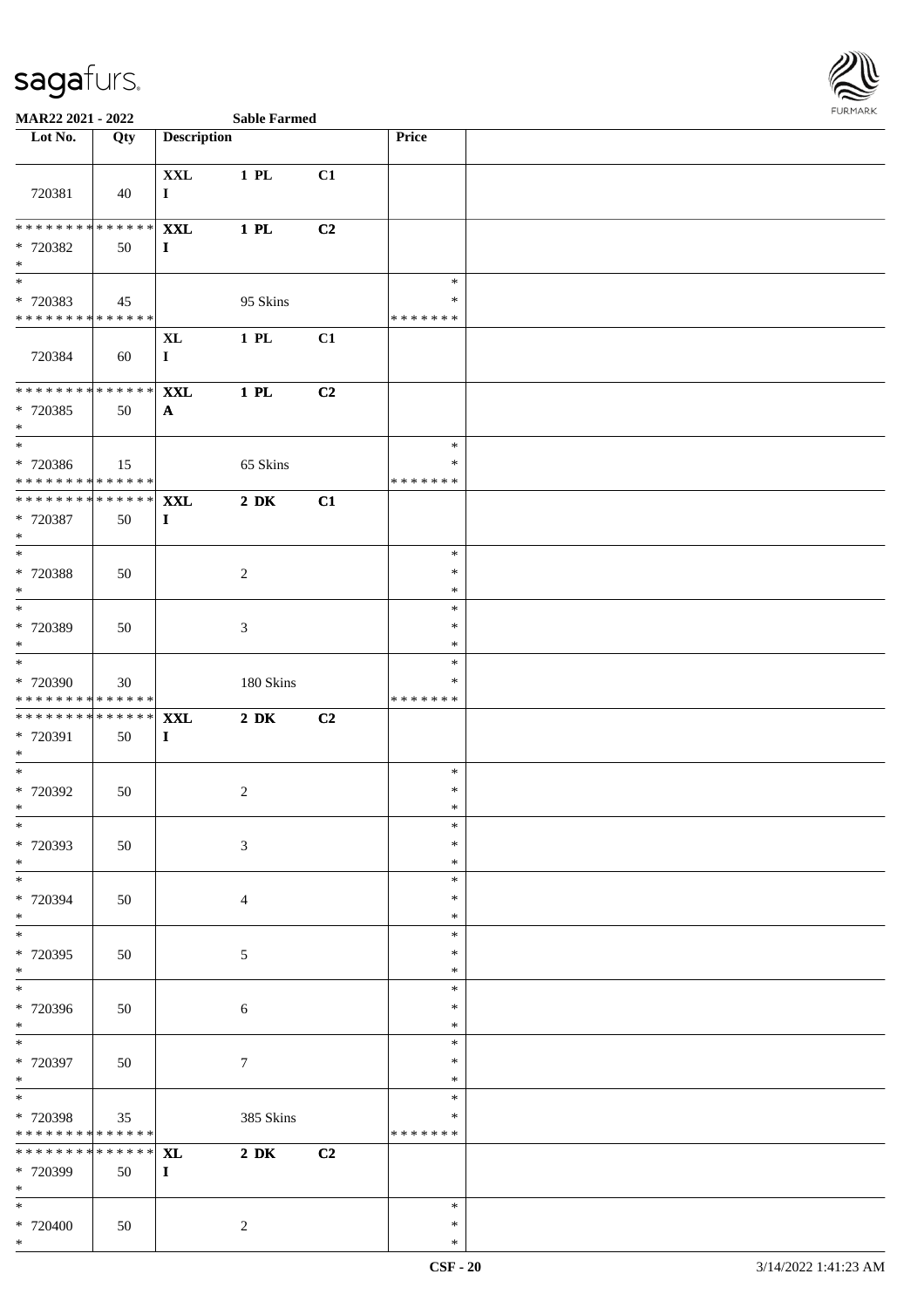

| $\overline{\phantom{1}}$ Lot No.                    | Qty | <b>Description</b>                 |                  |                | Price                             |  |
|-----------------------------------------------------|-----|------------------------------------|------------------|----------------|-----------------------------------|--|
| $*$<br>$* 720401$<br>$\ast$                         | 50  | <b>XL</b><br>$\mathbf I$           | $2\ \mathrm{DK}$ | C <sub>2</sub> | $\ast$<br>$\ast$<br>$\ast$        |  |
| $\ast$<br>* 720402<br>* * * * * * * * * * * * * * * | 25  |                                    | 175 Skins        |                | $\ast$<br>*<br>* * * * * * *      |  |
| 720403                                              | 60  | 12<br>$\mathbf I$                  | $2\,$ DK         | C2             |                                   |  |
| ******** <mark>******</mark><br>* 720404<br>$\ast$  | 50  | <b>XXL</b><br>$\mathbf{A}$         | $2\,$ DK         | C1             |                                   |  |
| $\ast$<br>* 720405<br>**************                | 50  |                                    | 100 Skins        |                | $\ast$<br>$\ast$<br>* * * * * * * |  |
| * * * * * * * * * * * * * *<br>* 720406<br>$\ast$   | 50  | <b>XXL</b><br>$\mathbf{A}$         | $2\ \mathrm{DK}$ | C <sub>2</sub> |                                   |  |
| $\overline{\phantom{a}}$<br>* 720407<br>$\ast$      | 50  |                                    | $\sqrt{2}$       |                | $\ast$<br>$\ast$<br>$\ast$        |  |
| $\ast$<br>* 720408<br>**************                | 40  |                                    | 140 Skins        |                | $\ast$<br>*<br>* * * * * * *      |  |
| **************<br>* 720409<br>$\ast$                | 50  | <b>XXL</b><br>$\mathbf{A}$         | $2$ PL           | C3             |                                   |  |
| $\ast$<br>* 720410<br>* * * * * * * * * * * * * *   | 15  |                                    | 65 Skins         |                | $\ast$<br>*<br>* * * * * * *      |  |
| 720411                                              | 40  | $\bold{X}\bold{L}$<br>$\mathbf{A}$ | $2\,$ PL $\,$    | C2             |                                   |  |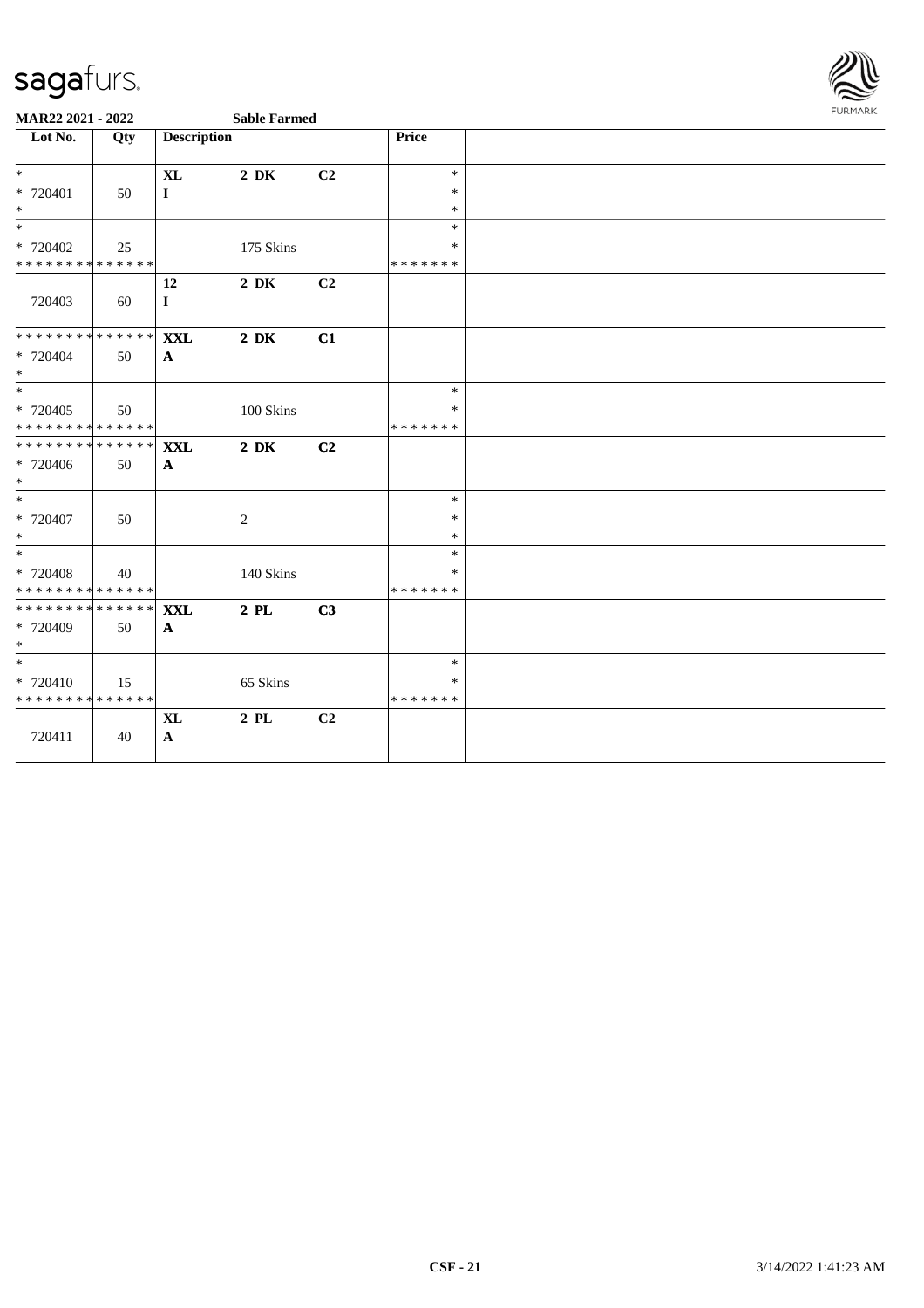

| Lot No.                                        | Qty         | <b>Description</b>       |                  |                | Price            |  |
|------------------------------------------------|-------------|--------------------------|------------------|----------------|------------------|--|
| * * * * * * * *                                | $******$    | $\mathbf{XX}/\mathbf{X}$ | $3\ \mathrm{DK}$ | C1             |                  |  |
| $* 720421$                                     | 50          | $\mathbf{A}$             |                  |                |                  |  |
| $*$<br>$\overline{\ast}$                       |             |                          |                  |                |                  |  |
| * 720422                                       | 50          |                          | 2                |                | $\ast$<br>$\ast$ |  |
| $*$                                            |             |                          |                  |                | $\ast$           |  |
|                                                |             |                          |                  |                | $\ast$           |  |
| * 720423<br>$*$                                | 50          |                          | $\mathfrak{Z}$   |                | $\ast$           |  |
|                                                |             |                          |                  |                | $\ast$<br>$\ast$ |  |
| * 720424                                       | 50          |                          | $\overline{4}$   |                | $\ast$           |  |
| $*$                                            |             |                          |                  |                | $\ast$           |  |
| $\overline{\phantom{0}}$<br>$* 720425$         |             |                          |                  |                | $\ast$<br>$\ast$ |  |
| $*$                                            | 50          |                          | $\sqrt{5}$       |                | $\ast$           |  |
| $\overline{\phantom{0}}$                       |             |                          |                  |                | $\ast$           |  |
| $* 720426$                                     | 50          |                          | 300 Skins        |                | $\ast$           |  |
| * * * * * * * * * * * * * *<br>* * * * * * * * | * * * * * * | ${\bf XX/ X}$            | $3\ \mathrm{DK}$ | C2             | * * * * * * *    |  |
| $* 720427$                                     | 50          | $\mathbf{A}$             |                  |                |                  |  |
| $*$                                            |             |                          |                  |                |                  |  |
| $\overline{\phantom{0}}$                       |             |                          |                  |                | $\ast$           |  |
| * 720428<br>$*$                                | 50          |                          | $\overline{2}$   |                | $\ast$<br>$\ast$ |  |
| $*$                                            |             |                          |                  |                | $\ast$           |  |
| $*720429$                                      | 50          |                          | $\mathfrak{Z}$   |                | $\ast$           |  |
| $*$<br>$\overline{\phantom{0}}$                |             |                          |                  |                | $\ast$<br>$\ast$ |  |
| $* 720430$                                     | 50          |                          | $\overline{4}$   |                | $\ast$           |  |
| $*$                                            |             |                          |                  |                | $\ast$           |  |
| $\overline{\phantom{0}}$                       |             |                          |                  |                | $\ast$           |  |
| $* 720431$<br>$*$                              | 50          |                          | $5\phantom{.0}$  |                | $\ast$<br>$\ast$ |  |
| $*$                                            |             |                          |                  |                | $\ast$           |  |
| $* 720432$                                     | 44          |                          | 294 Skins        |                | $\ast$           |  |
| * * * * * * * * * * * * * * *                  |             |                          |                  |                | * * * * * * *    |  |
| 720433                                         | 60          | XX/X<br>$\mathbf{A}$     | 4 DK C1          |                |                  |  |
|                                                |             |                          |                  |                |                  |  |
|                                                |             | XX/X                     | <b>4 DK</b>      | C <sub>2</sub> |                  |  |
| 720434                                         | 50          | $\mathbf{A}$             |                  |                |                  |  |
| * * * * * * * * * * * * * * *                  |             | XX/X                     | $1\ \mathrm{DK}$ | C1             |                  |  |
| * 720435                                       | 50          | $\mathbf{I}$             | SL1              |                |                  |  |
| $*$                                            |             |                          |                  |                |                  |  |
| $*$<br>* 720436                                |             |                          | 110 Skins        |                | $\ast$<br>∗      |  |
| * * * * * * * * * * * * * *                    | 60          |                          |                  |                | * * * * * * *    |  |
|                                                |             | ${\bf XX/ X}$            | $1\ \mathrm{DK}$ | C2             |                  |  |
| 720437                                         | 45          | $\mathbf{I}$             | SIL1             |                |                  |  |
| ******** <mark>******</mark>                   |             | XX/X                     | $2\ \mathrm{DK}$ | C1             |                  |  |
| * 720438                                       | 50          | $\mathbf{I}$             | SL1              |                |                  |  |
| $*$ $*$                                        |             |                          |                  |                |                  |  |
| $*$                                            |             |                          |                  |                | $\ast$<br>*      |  |
| * 720439<br>* * * * * * * * * * * * * *        | 55          |                          | 105 Skins        |                | * * * * * * *    |  |
| ************** <b>XX/X</b>                     |             |                          | $3\,$ DK         | C <sub>2</sub> |                  |  |
| * 720440                                       | 50          | $\bf{I}$                 | SIL1             |                |                  |  |
| $*$                                            |             |                          |                  |                |                  |  |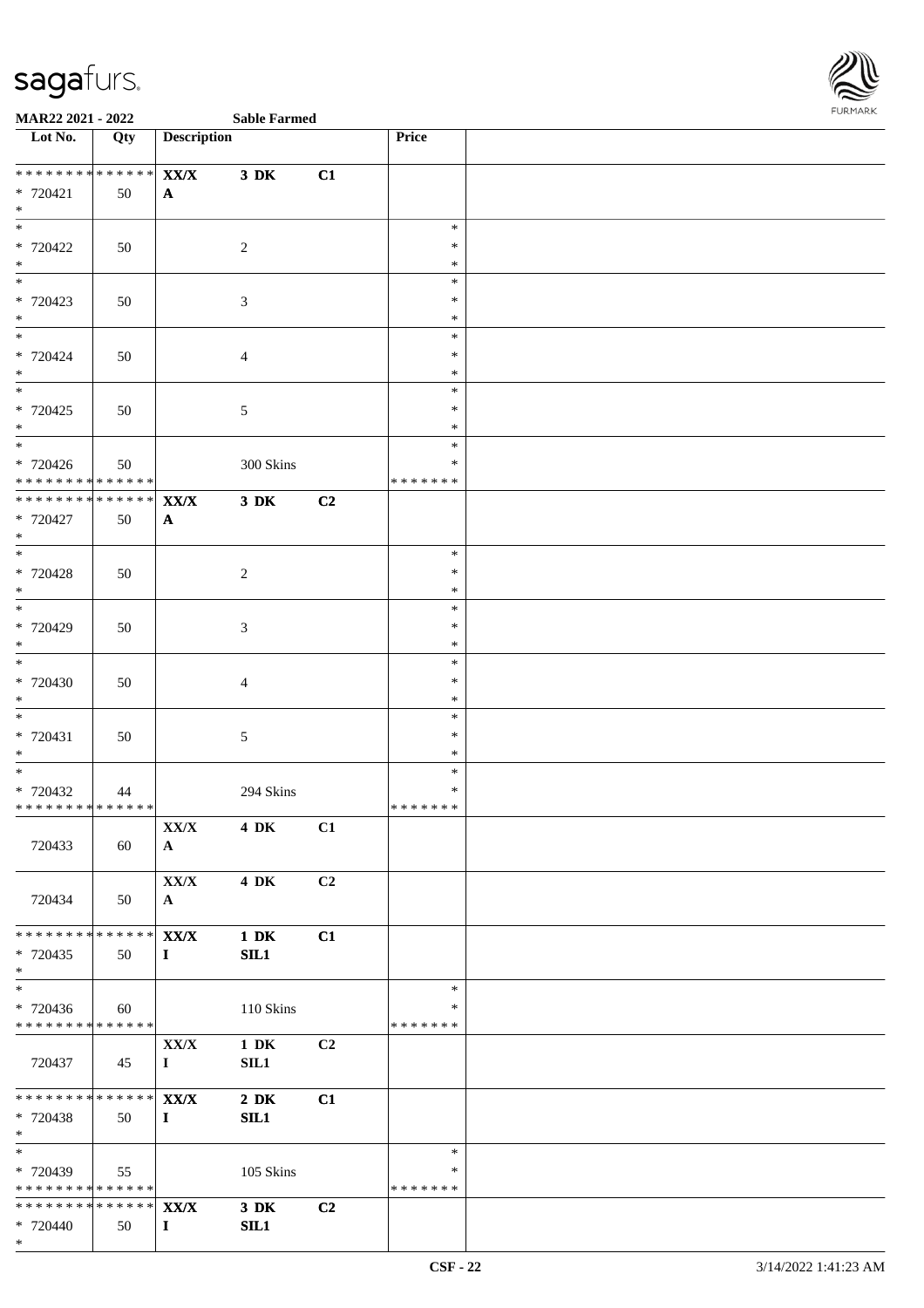

| Lot No.                            | Qty | <b>Description</b>       |                  |                | Price            |  |
|------------------------------------|-----|--------------------------|------------------|----------------|------------------|--|
|                                    |     |                          |                  |                |                  |  |
| $\ast$                             |     | XX/X                     | 3 DK             | C2             | $\ast$           |  |
| * 720441                           | 50  | $\mathbf I$              | SIL1             |                | $\ast$           |  |
| $\ast$<br>$\ast$                   |     |                          |                  |                | $\ast$           |  |
|                                    |     |                          |                  |                | $\ast$           |  |
| * 720442                           | 44  |                          | 144 Skins        |                | $\ast$           |  |
| * * * * * * * * * * * * * *        |     |                          |                  |                | * * * * * * *    |  |
| **************                     |     | $\mathbf{XX}/\mathbf{X}$ | 3 DK             | C1             |                  |  |
| * 720443                           | 50  | $\mathbf{A}$             | SIL1             |                |                  |  |
| $*$<br>$\overline{\phantom{a}^*}$  |     |                          |                  |                |                  |  |
|                                    |     |                          |                  |                | $\ast$           |  |
| * 720444                           | 50  |                          | $\overline{2}$   |                | $\ast$           |  |
| $\ast$<br>$\frac{1}{*}$            |     |                          |                  |                | $\ast$<br>$\ast$ |  |
|                                    |     |                          |                  |                |                  |  |
| * 720445                           | 35  |                          | 135 Skins        |                | $\ast$           |  |
| **************                     |     |                          |                  |                | * * * * * * *    |  |
| **************                     |     | $\mathbf{XX}/\mathbf{X}$ | $3$ DK           | C2             |                  |  |
| * 720446                           | 50  | $\mathbf{A}$             | SIL1             |                |                  |  |
| $\ast$<br>$\overline{\phantom{0}}$ |     |                          |                  |                |                  |  |
|                                    |     |                          |                  |                | $\ast$           |  |
| * 720447                           | 50  |                          | $\overline{2}$   |                | $\ast$           |  |
| $\ast$<br>$\ast$                   |     |                          |                  |                | $\ast$<br>$\ast$ |  |
|                                    |     |                          |                  |                |                  |  |
| * 720448                           | 45  |                          | 145 Skins        |                | *                |  |
| **************                     |     |                          |                  |                | * * * * * * *    |  |
|                                    |     | ${\bf XX/ X}$            | <b>4 DK</b>      | C <sub>2</sub> |                  |  |
| 720449                             | 43  | $\mathbf{I}$             | SIL1             |                |                  |  |
|                                    |     |                          |                  |                |                  |  |
|                                    |     | ${\bf XX/ X}$            | <b>4 DK</b>      | C2             |                  |  |
| 720450                             | 40  | ${\bf A}$                | SIL1             |                |                  |  |
|                                    |     |                          |                  |                |                  |  |
|                                    |     | <b>XXL</b>               | 3 DK             | C1             |                  |  |
| 720451                             | 41  | $\bf{B}$                 | SIL <sub>3</sub> |                |                  |  |
|                                    |     |                          |                  |                |                  |  |
|                                    |     | $\mathbf{XL}$            | 3 PL             | C2             |                  |  |
| 720452                             | 35  | $\mathbf{B}$             | SIL <sub>3</sub> |                |                  |  |
|                                    |     |                          |                  |                |                  |  |
|                                    |     | $\mathbf{XXL}$           | 3 PL             | C2             |                  |  |
| 720453                             | 14  | B                        | SLL4             |                |                  |  |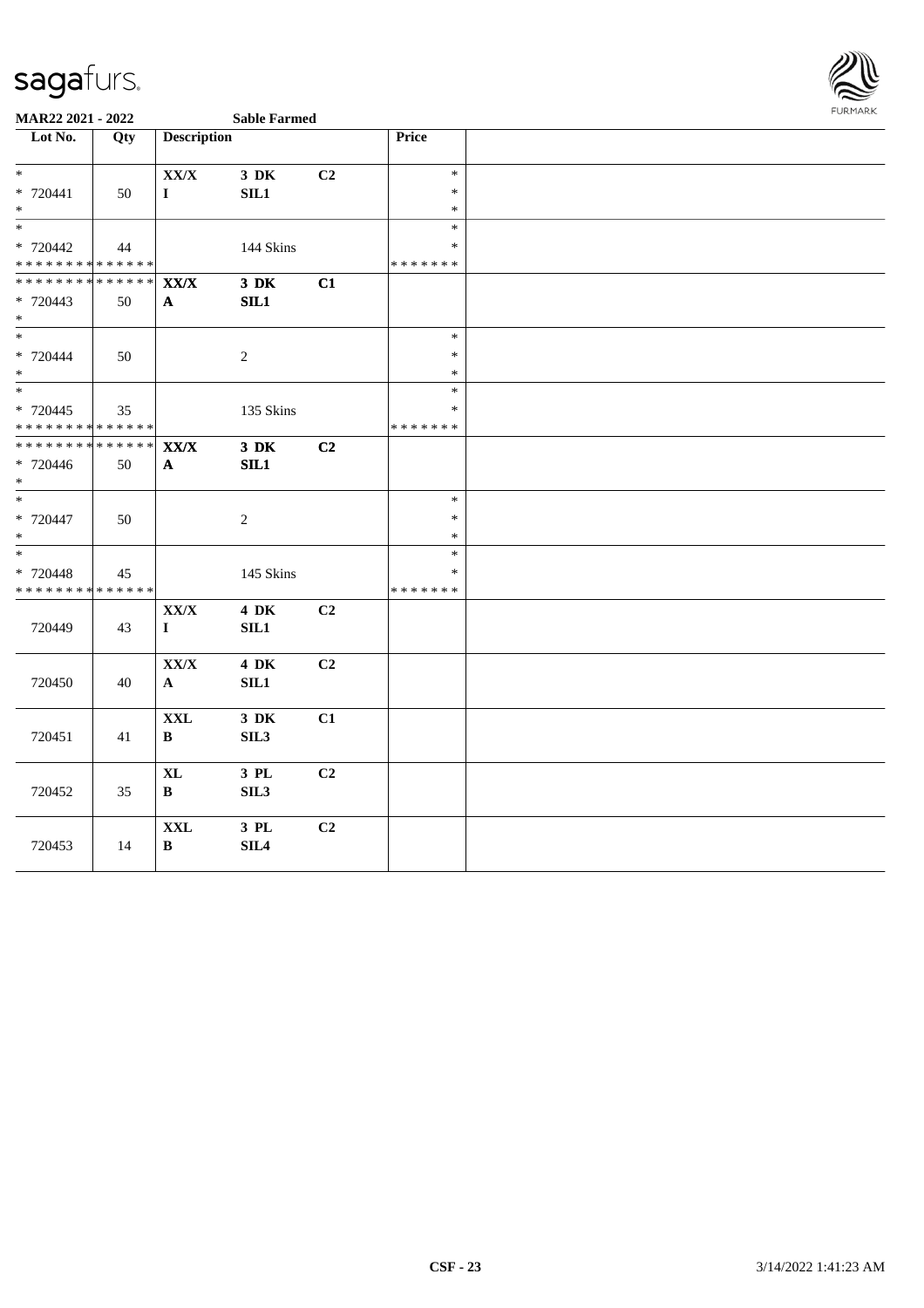

| <b>Sable Fa</b> |  |
|-----------------|--|

| Lot No.                                                                   | Qty           | <b>Description</b>   |                  |    | <b>Price</b>     |  |
|---------------------------------------------------------------------------|---------------|----------------------|------------------|----|------------------|--|
| * * * * * * * * * * * * * * *                                             |               |                      |                  |    |                  |  |
| * 720461                                                                  | 50            | XX/X<br>$\mathbf{I}$ | $2$ PL           | C2 |                  |  |
| $*$                                                                       |               |                      |                  |    |                  |  |
| $\overline{\ast}$                                                         |               |                      |                  |    | $\ast$           |  |
| * 720462                                                                  | 15            |                      | 65 Skins         |    | $\ast$           |  |
| * * * * * * * * <mark>* * * * * * *</mark><br>*************** <b>XX/X</b> |               |                      | $2\ \mathrm{DK}$ | C2 | * * * * * * *    |  |
| $* 720463$                                                                | 50            | $\mathbf{A}$         |                  |    |                  |  |
| $*$                                                                       |               |                      |                  |    |                  |  |
| $*$                                                                       |               |                      |                  |    | $\ast$           |  |
| * 720464<br>$*$                                                           | 50            |                      | 2                |    | $\ast$<br>$\ast$ |  |
|                                                                           |               |                      |                  |    | $\ast$           |  |
| $*720465$                                                                 | 50            |                      | 150 Skins        |    | $\ast$           |  |
| * * * * * * * * <mark>* * * * * * *</mark>                                |               |                      |                  |    | * * * * * * *    |  |
| *************** XX/X                                                      |               |                      | $3\,$ DK         | C1 |                  |  |
| * 720466<br>$*$                                                           | 50            | $\bf{I}$             |                  |    |                  |  |
| $*$                                                                       |               |                      |                  |    | $\ast$           |  |
| * 720467                                                                  | 50            |                      | $\overline{2}$   |    | $\ast$           |  |
| $*$                                                                       |               |                      |                  |    | $\ast$           |  |
| $* 720468$                                                                | 50            |                      | $\mathfrak{Z}$   |    | $\ast$<br>$\ast$ |  |
| $*$                                                                       |               |                      |                  |    | $\ast$           |  |
|                                                                           |               |                      |                  |    | $\ast$           |  |
| * 720469                                                                  | 50            |                      | $\overline{4}$   |    | $\ast$           |  |
| $*$<br>$\overline{\phantom{0}}$                                           |               |                      |                  |    | $\ast$<br>$\ast$ |  |
| * 720470                                                                  | 50            |                      | $\sqrt{5}$       |    | $\ast$           |  |
| $*$                                                                       |               |                      |                  |    | $\ast$           |  |
| $*$                                                                       |               |                      |                  |    | $\ast$           |  |
| * 720471<br>$*$                                                           | 50            |                      | $6\,$            |    | $\ast$<br>$\ast$ |  |
|                                                                           |               |                      |                  |    | $\ast$           |  |
| $* 720472$                                                                | 50            |                      | $7\phantom{.0}$  |    | $\ast$           |  |
| $*$                                                                       |               |                      |                  |    | $\ast$           |  |
| * 720473                                                                  | 50            |                      |                  |    | ∗<br>$\ast$      |  |
| $*$                                                                       |               |                      | $\,8\,$          |    | $\ast$           |  |
| $\overline{\phantom{0}}$                                                  |               |                      |                  |    | $\ast$           |  |
| * 720474                                                                  | 50            |                      | $\overline{9}$   |    | $\ast$           |  |
| $*$<br>$\overline{\ast}$                                                  |               |                      |                  |    | $\ast$<br>$\ast$ |  |
| * 720475                                                                  | 50            |                      | 10               |    | $\ast$           |  |
| $*$                                                                       |               |                      |                  |    | $\ast$           |  |
|                                                                           |               |                      |                  |    | $\ast$           |  |
| * 720476<br>$*$                                                           | 50            |                      | 11               |    | $\ast$<br>$\ast$ |  |
| $*$                                                                       |               |                      |                  |    | $\ast$           |  |
| * 720477                                                                  | 45            |                      | 595 Skins        |    | ∗                |  |
| * * * * * * * * <mark>* * * * * * *</mark>                                |               |                      |                  |    | * * * * * * *    |  |
| * * * * * * * *                                                           | * * * * * * * | XX/X                 | $3\,$ DK         | C2 |                  |  |
| * 720478<br>$*$                                                           | 50            | $\mathbf{I}$         |                  |    |                  |  |
|                                                                           |               |                      |                  |    | $\ast$           |  |
| * 720479                                                                  | 50            |                      | $\overline{c}$   |    | $\ast$           |  |
| $*$                                                                       |               |                      |                  |    | $\ast$           |  |
| $*$<br>* 720480                                                           |               |                      | $\mathfrak{Z}$   |    | $\ast$<br>$\ast$ |  |
| $*$                                                                       | 50            |                      |                  |    | $\ast$           |  |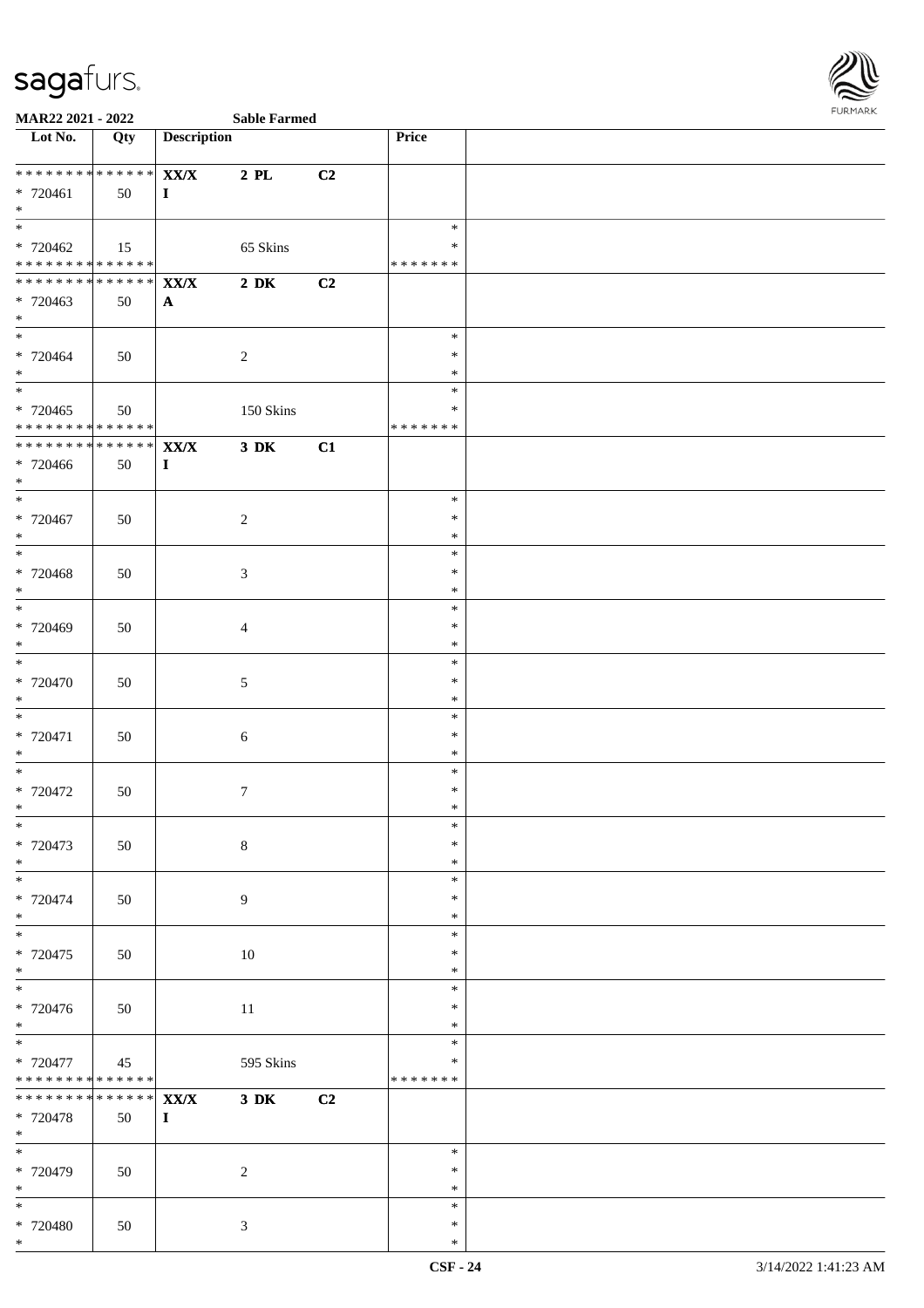

| Lot No.                                                                 | Qty               | <b>Description</b>                    |                  |    | Price                             |  |
|-------------------------------------------------------------------------|-------------------|---------------------------------------|------------------|----|-----------------------------------|--|
| $*$<br>* 720481<br>$\ast$                                               | 50                | XX/X<br>$\mathbf{I}$                  | 3 DK             | C2 | $\ast$<br>$\ast$<br>$\ast$        |  |
| $\overline{\phantom{0}}$<br>* 720482<br>$*$                             | 50                |                                       | $\mathfrak{S}$   |    | $\ast$<br>$\ast$<br>$\ast$        |  |
| * 720483<br>$*$                                                         | 50                |                                       | 6                |    | $\ast$<br>$\ast$<br>$\ast$        |  |
| * 720484<br>$*$<br>$\overline{\phantom{0}}$                             | 50                |                                       | $\boldsymbol{7}$ |    | $\ast$<br>$\ast$<br>$\ast$        |  |
| $* 720485$<br>$*$                                                       | 50                |                                       | $\,8\,$          |    | $\ast$<br>$\ast$<br>$\ast$        |  |
| $\ast$<br>* 720486<br>$*$<br>$\frac{1}{*}$                              | 50                |                                       | $\boldsymbol{9}$ |    | $\ast$<br>$\ast$<br>$\ast$        |  |
| $* 720487$<br>$*$                                                       | 50                |                                       | 10               |    | $\ast$<br>$\ast$<br>$\ast$        |  |
| $\overline{\phantom{0}}$<br>$* 720488$<br>$\ast$                        | 50                |                                       | 11               |    | $\ast$<br>$\ast$<br>$\ast$        |  |
| $*$<br>* 720489<br>$*$                                                  | 50                |                                       | 12               |    | $\ast$<br>$\ast$<br>$\ast$        |  |
| $\overline{\phantom{0}}$<br>$* 720490$<br>* * * * * * * * * * * * * * * | 30                |                                       | 630 Skins        |    | $\ast$<br>∗<br>* * * * * * *      |  |
| * * * * * * * * * * * * * * *<br>* 720491<br>$*$                        | 50                | $\mathbf{XX}/\mathbf{X}$<br>${\bf A}$ | $3\ \mathrm{DK}$ | C1 |                                   |  |
| $*$<br>$* 720492$<br>$*$                                                | 50                |                                       | $\sqrt{2}$       |    | $\ast$<br>$\ast$<br>$\ast$        |  |
| $*$<br>* 720493<br>* * * * * * * * * * * * * * *                        | 25                |                                       | 125 Skins        |    | $\ast$<br>$\ast$<br>* * * * * * * |  |
| * * * * * * * *<br>* 720494<br>$\ast$                                   | * * * * * *<br>50 | $\mathbf{XX}/\mathbf{X}$<br>${\bf A}$ | $3\,$ DK         | C2 |                                   |  |
| $\ast$<br>$* 720495$<br>$*$                                             | 50                |                                       | $\sqrt{2}$       |    | $\ast$<br>$\ast$<br>$\ast$        |  |
| $\ast$<br>* 720496<br>* * * * * * * * * * * * * *                       | $30\,$            |                                       | 130 Skins        |    | $\ast$<br>$\ast$<br>* * * * * * * |  |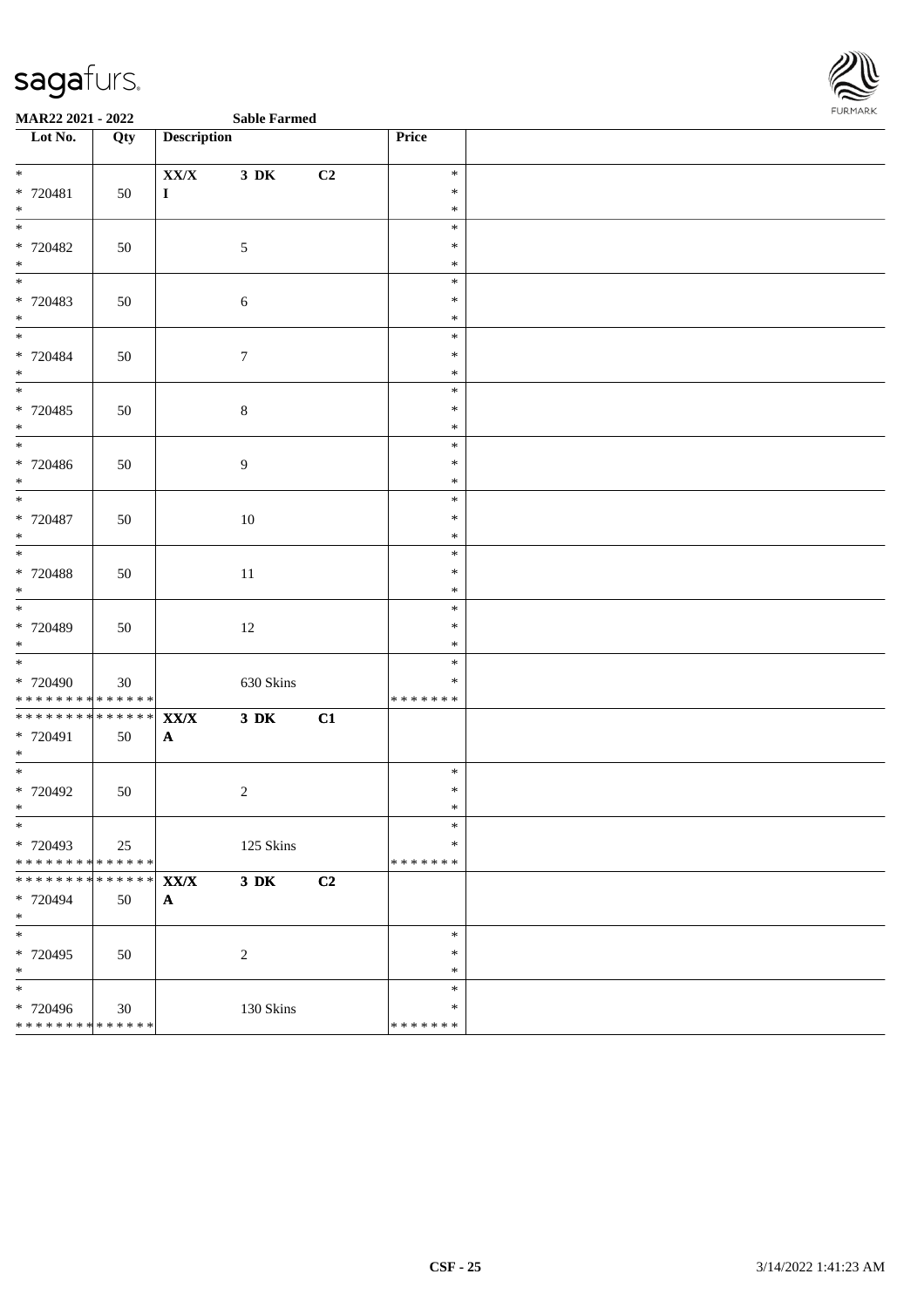

| Lot No.                                           | Qty               | <b>Description</b>                |                              |    | Price                             |  |
|---------------------------------------------------|-------------------|-----------------------------------|------------------------------|----|-----------------------------------|--|
| 720501                                            | 25                | $\mathbf{XL}$<br>$\mathbf I$      | $1$ PL                       | C2 |                                   |  |
| 720502                                            | 25                | $\mathbf{XXL}$<br>$\mathbf A$     | $2$ PL<br>SL1                | C1 |                                   |  |
| 720503                                            | 37                | $\mathbf{XXL}$<br>$\mathbf A$     | 3 PL<br>$\rm SIL1$           | C2 |                                   |  |
| * * * * * * * *<br>$* 720504$<br>$\ast$           | * * * * * *<br>50 | <b>XXL</b><br>$\mathbf I$         | $2\,$ DK<br>SL2              | C1 |                                   |  |
| $\ast$<br>* 720505<br>* * * * * * * * * * * * * * | 35                |                                   | 85 Skins                     |    | $\ast$<br>$\ast$<br>* * * * * * * |  |
| 720506                                            | 46                | $\bold{X}\bold{L}$<br>$\mathbf I$ | $2\,$ DK<br>SLL2             | C1 |                                   |  |
| 720507                                            | $47\,$            | <b>XXL</b><br>$\mathbf I$         | $3\,$ DK<br>SLL2             | C1 |                                   |  |
| 720508                                            | 27                | <b>XL</b><br>$\mathbf A$          | $2\,$ DK<br>SIL <sub>3</sub> | C1 |                                   |  |
| 720509                                            | $27\,$            | $\mathbf{XL}$<br>$\, {\bf B}$     | $2\,$ DK<br>SIL <sub>3</sub> | C1 |                                   |  |
| 720510                                            | $28\,$            | $\mathbf{XXL}$<br>$\mathbf I$     | $3\,$ DK<br>SIL3             | C1 |                                   |  |
| 720511                                            | 35                | $\mathbf{XL}$<br>$\mathbf{I}$     | $3\,$ DK<br>SL3              | C1 |                                   |  |
| 720512                                            | 42                | $\mathbf{XXL}$<br>$\mathbf{A}$    | $3\,$ DK<br>SL3              | C1 |                                   |  |
| * * * * * * * *<br>* 720513<br>$*$                | * * * * * *<br>50 | <b>XL</b><br>$\mathbf{A}$         | $3\,$ DK<br>SL3              | C1 |                                   |  |
| $\ast$<br>* 720514<br>* * * * * * * * * * * * * * | 27                |                                   | 77 Skins                     |    | $\ast$<br>$\ast$<br>* * * * * * * |  |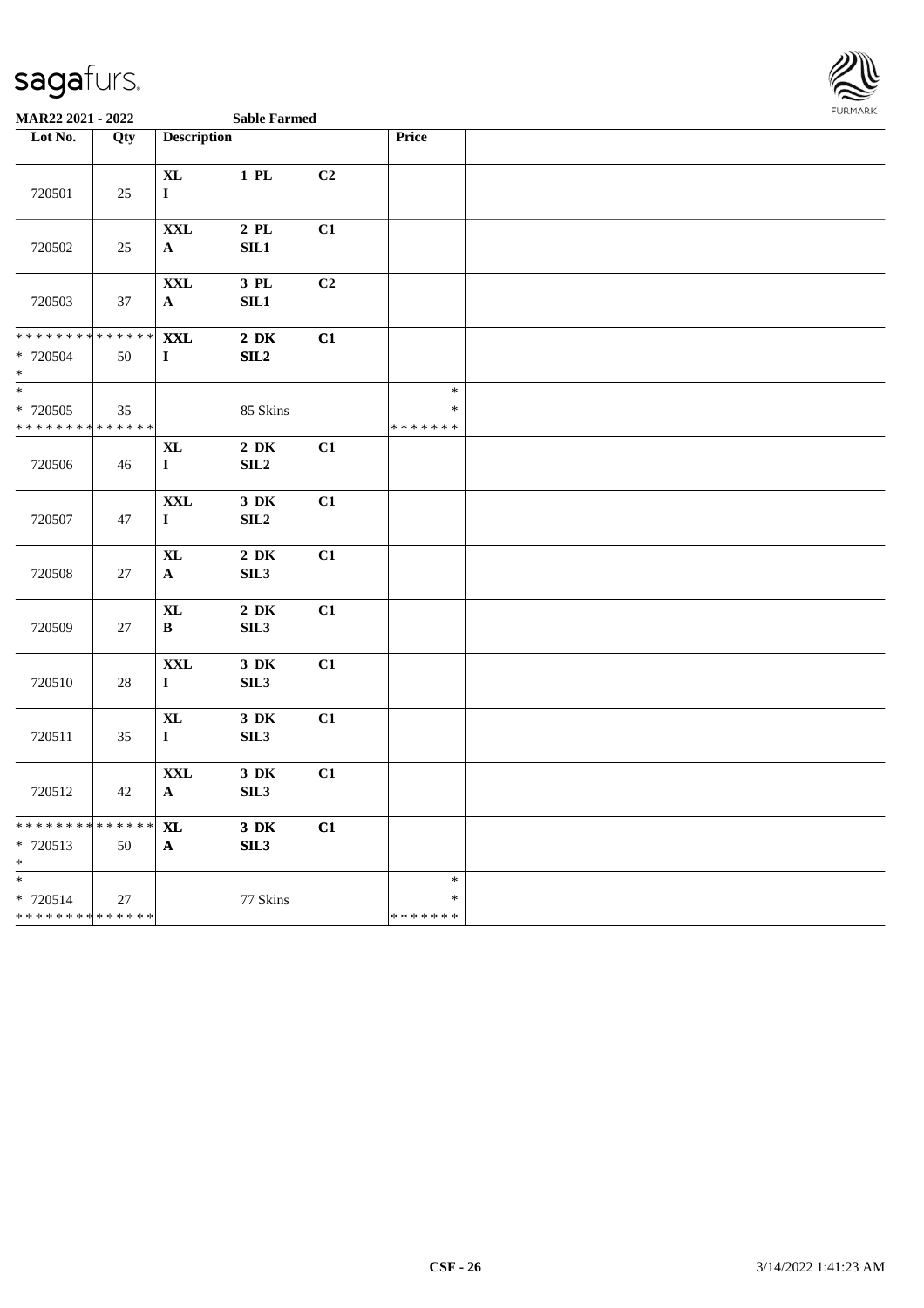| <b>MAR22 2021 - 2022</b> |        |                                   | <b>Sable Farmed</b>                  |                |       | Lowgrades | FURMARK |
|--------------------------|--------|-----------------------------------|--------------------------------------|----------------|-------|-----------|---------|
| Lot No.                  | Qty    | <b>Description</b>                |                                      |                | Price |           |         |
| 720521                   | 40     | $\mathbf{XXL}$<br><b>LOWG</b>     | $1\,$ DK<br>DMG1                     | C1             |       |           |         |
| 720522                   | 42     | $\mathbf{XXL}$<br><b>LOWG</b>     | $1$ PL<br>DMG1                       | C1             |       |           |         |
| 720523                   | $20\,$ | <b>XL</b><br><b>LOWG</b>          | $1\,$ DK<br>DMG1                     | C1             |       |           |         |
| 720524                   | 21     | 23<br><b>LOWG</b>                 | $1\,$ DK<br>$DMG1$                   | C2             |       |           |         |
| 720525                   | 60     | $\mathbf{XXL}$<br><b>LOWG</b>     | $2\,$ DK<br>DMG1                     | C2             |       |           |         |
| 720526                   | 33     | <b>XL</b><br><b>LOWG</b>          | $2\,$ DK<br>DMG1                     | C2             |       |           |         |
| 720527                   | 30     | $\mathbf{XXL}$<br><b>LOWG</b>     | 3 PL<br>DMG1                         | C <sub>2</sub> |       |           |         |
| 720528                   | $20\,$ | $\bold{X}\bold{L}$<br><b>LOWG</b> | $3\,$ DK<br>DMG1                     | C <sub>2</sub> |       |           |         |
| 720529                   | 35     | <b>XL</b><br><b>LOWG</b>          | $3\,$ DK<br>DMG1                     | C2             |       |           |         |
| 720530                   | 33     | 23<br><b>LOWG</b>                 | $3\,$ DK<br>DMG1                     | C <sub>2</sub> |       |           |         |
| 720531                   | 32     | <b>XL</b><br><b>LOWG</b>          | 4 DK<br>DMG1                         | C <sub>2</sub> |       |           |         |
| 720532                   | $32\,$ | $\bold{X}\bold{L}$<br><b>LOWG</b> | $1\,$ DK<br>DMG <sub>2</sub>         | C1             |       |           |         |
| 720533                   | 49     | XXL<br>${\bf LOWG}$               | 3 DK<br>DMG <sub>2</sub>             | C1             |       |           |         |
| 720534                   | 31     | $\mathbf{XXL}$<br><b>LOWG</b>     | 3 DK<br>DMG <sub>2</sub>             | C2             |       |           |         |
| 720535                   | 21     | 23<br><b>LOWG</b>                 | <b>4 DK</b><br>DMG <sub>2</sub>      | C2             |       |           |         |
| 720536                   | 42     | $\mathbf{XXL}$<br><b>LOWG</b>     | $2\;\mathrm{DK}$<br>DMG1             | C2<br>SLL2     |       |           |         |
| 720537                   | 28     | $\bold{X}\bold{L}$<br><b>LOWG</b> | $2\,$ DK<br>DMG1                     | C2<br>SLL2     |       |           |         |
| 720538                   | 10     | $\bold{X}\bold{L}$<br><b>LOWG</b> | $2\;\mathrm{DK}$<br>DMG <sub>2</sub> | C1<br>SL2      |       |           |         |
| 720539                   | 30     | $\bold{X}\bold{L}$<br><b>LOWG</b> | 3 PL<br>DMG <sub>2</sub>             | C2<br>SL2      |       |           |         |
| 720540                   | 40     | $\mathbf{XXL}$<br><b>LOWG</b>     | $1\,$ PL $\,$<br>DMG1                | C2<br>SL13     |       |           |         |

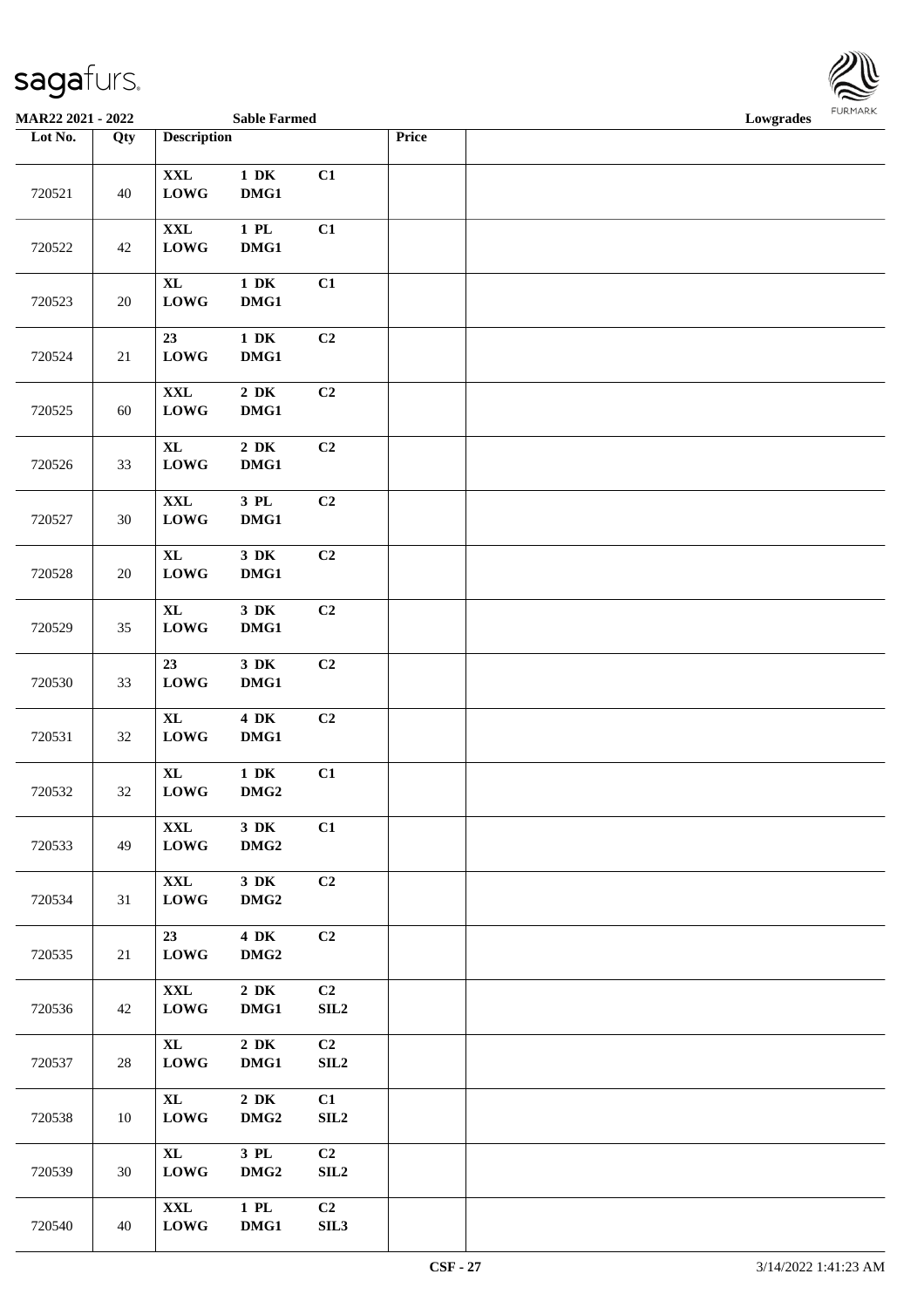

| Lot No. | Qty | <b>Description</b>                |                  |                                    | Price |  |
|---------|-----|-----------------------------------|------------------|------------------------------------|-------|--|
| 720541  | 41  | $\bold{X}\bold{L}$<br><b>LOWG</b> | 1 PL<br>DMG1     | C <sub>2</sub><br>SIL <sub>3</sub> |       |  |
| 720542  | 31  | $\bold{X}\bold{L}$<br><b>LOWG</b> | $2\,$ DK<br>DMG1 | C <sub>2</sub><br>SIL4             |       |  |
| 720543  | 17  | $\bold{X}\bold{L}$<br><b>LOWG</b> | $2\,$ DK<br>DMG1 | C <sub>2</sub><br>SIL <sub>5</sub> |       |  |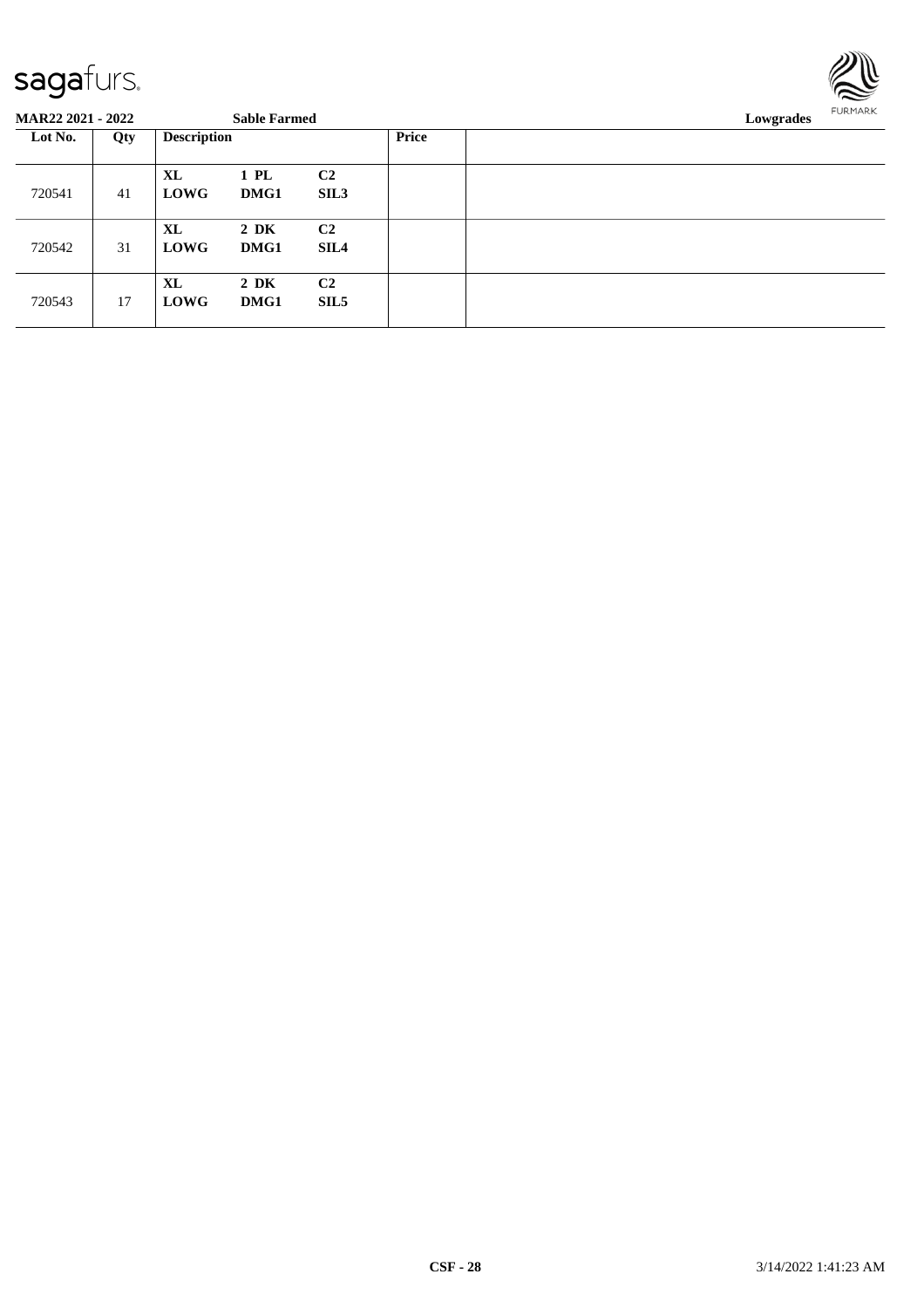| MAR22 2021 - 2022                                    |                   |                                   | <b>Sable Farmed</b>          |                        |                                   | Lowgrades |  |  |
|------------------------------------------------------|-------------------|-----------------------------------|------------------------------|------------------------|-----------------------------------|-----------|--|--|
| Lot No.                                              | Qty               | <b>Description</b>                |                              |                        | Price                             |           |  |  |
| * * * * * * * * <mark>*</mark><br>* 720561<br>$\ast$ | * * * * * *<br>50 | ${\bf XX/ X}$<br><b>LOWG</b>      | $2\ \mathrm{DK}$<br>DMG1     | C2                     |                                   |           |  |  |
| $\ast$<br>* 720562<br>* * * * * * * * <mark>*</mark> | 12<br>* * * * * * |                                   | 62 Skins                     |                        | $\ast$<br>$\ast$<br>* * * * * * * |           |  |  |
| 720563                                               | 27                | 12<br><b>LOWG</b>                 | $2\,$ DK<br>DMG1             | C2                     |                                   |           |  |  |
| 720564                                               | 47                | ${\bf XX/X}$<br><b>LOWG</b>       | $3\,$ DK<br>DMG1             | C2                     |                                   |           |  |  |
| 720565                                               | 30                | $12\,$<br><b>LOWG</b>             | $3\,$ DK<br>DMG1             | C2                     |                                   |           |  |  |
| 720566                                               | 35                | XL1<br><b>LOWG</b>                | $2\,$ DK<br>DMG <sub>2</sub> | C2                     |                                   |           |  |  |
| 720567                                               | $30\,$            | <b>XXL</b><br><b>LOWG</b>         | $3\,$ DK<br>DMG <sub>2</sub> | C2                     |                                   |           |  |  |
| 720568                                               | 32                | XL1<br><b>LOWG</b>                | $3\,$ DK<br>DMG <sub>2</sub> | C2                     |                                   |           |  |  |
| 720569                                               | 43                | 123<br><b>LOWG</b>                | 4 DK<br>DMG <sub>2</sub>     | C2                     |                                   |           |  |  |
| 720570                                               | 43                | $\bold{X}\bold{L}$<br><b>LOWG</b> | $2$ PL<br>DMG3               | C2                     |                                   |           |  |  |
| 720571                                               | 17                | 12<br><b>LOWG</b>                 | $2\,$ DK<br>$DMG2$           | C <sub>2</sub><br>SIL3 |                                   |           |  |  |
| 720572                                               | $20\,$            | 12<br><b>LOWG</b>                 | $2\,$ PL $\,$<br>DMG1        | C2<br>SIL4             |                                   |           |  |  |
| 720573                                               | 23                | $\bold{X}\bold{L}$<br><b>LOWG</b> | $2\,$ DK<br>DMG <sub>2</sub> | C1<br>SIL <sub>4</sub> |                                   |           |  |  |